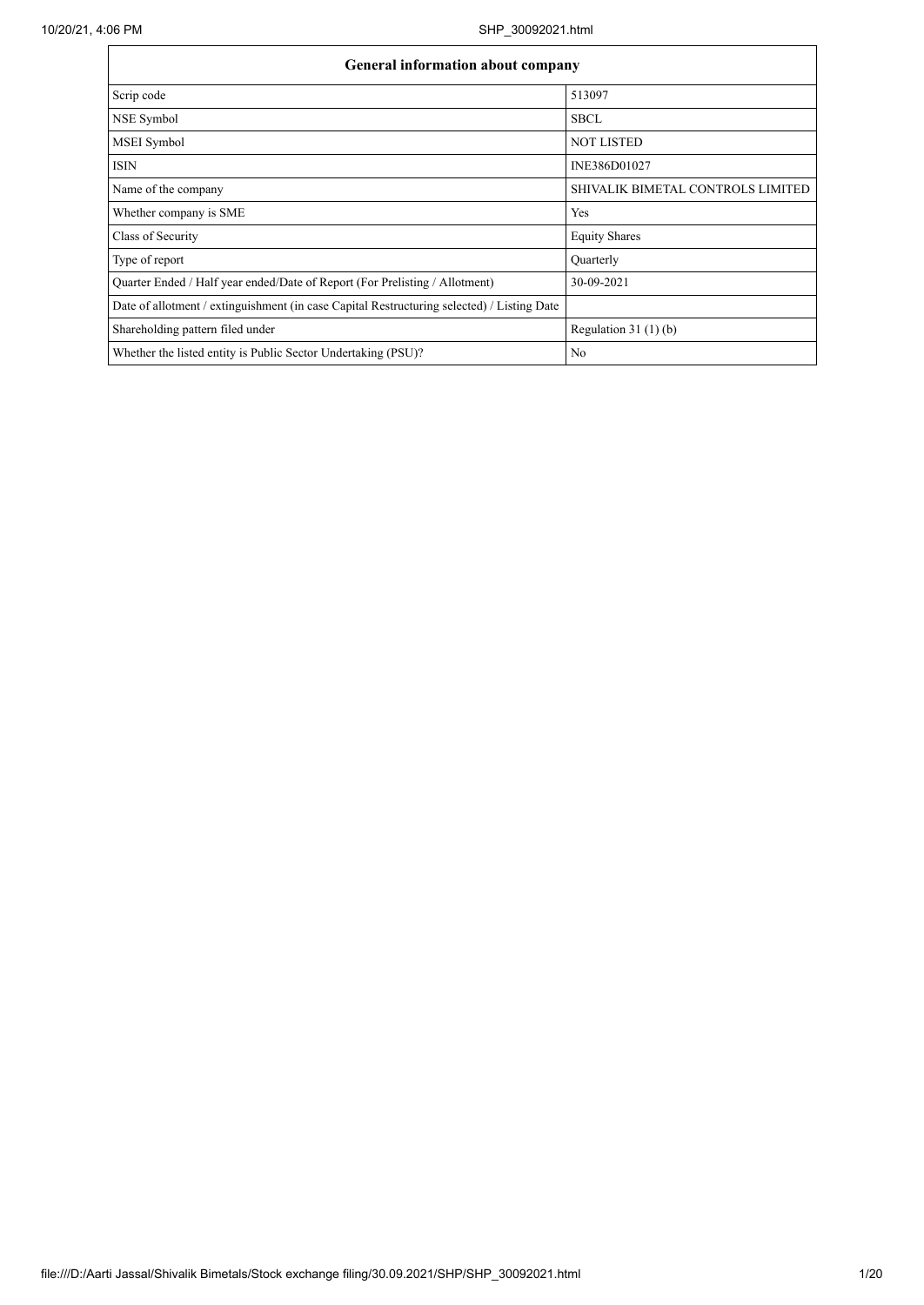|                | <b>Declaration</b>                                                                        |                |                                |                       |                             |  |  |  |  |  |  |  |
|----------------|-------------------------------------------------------------------------------------------|----------------|--------------------------------|-----------------------|-----------------------------|--|--|--|--|--|--|--|
| Sr.<br>No.     | Particular                                                                                | Yes/No         | Promoter and<br>Promoter Group | Public<br>shareholder | Non Promoter-<br>Non Public |  |  |  |  |  |  |  |
| $\mathbf{1}$   | Whether the Listed Entity has issued any partly paid up shares?                           | N <sub>0</sub> | No                             | N <sub>0</sub>        | N <sub>0</sub>              |  |  |  |  |  |  |  |
| $\overline{c}$ | Whether the Listed Entity has issued any Convertible Securities<br>$\Omega$               | N <sub>0</sub> | N <sub>0</sub>                 | N <sub>0</sub>        | No                          |  |  |  |  |  |  |  |
| 3              | Whether the Listed Entity has issued any Warrants?                                        | N <sub>0</sub> | N <sub>0</sub>                 | N <sub>0</sub>        | No                          |  |  |  |  |  |  |  |
| 4              | Whether the Listed Entity has any shares against which<br>depository receipts are issued? | N <sub>0</sub> | No                             | N <sub>0</sub>        | N <sub>o</sub>              |  |  |  |  |  |  |  |
| 5              | Whether the Listed Entity has any shares in locked-in?                                    | N <sub>0</sub> | N <sub>o</sub>                 | N <sub>o</sub>        | N <sub>o</sub>              |  |  |  |  |  |  |  |
| 6              | Whether any shares held by promoters are pledge or otherwise<br>encumbered?               | N <sub>o</sub> | No                             |                       |                             |  |  |  |  |  |  |  |
| $\tau$         | Whether company has equity shares with differential voting<br>rights?                     | N <sub>0</sub> | No                             | N <sub>o</sub>        | N <sub>o</sub>              |  |  |  |  |  |  |  |
| 8              | Whether the listed entity has any significant beneficial owner?                           | N <sub>o</sub> |                                |                       |                             |  |  |  |  |  |  |  |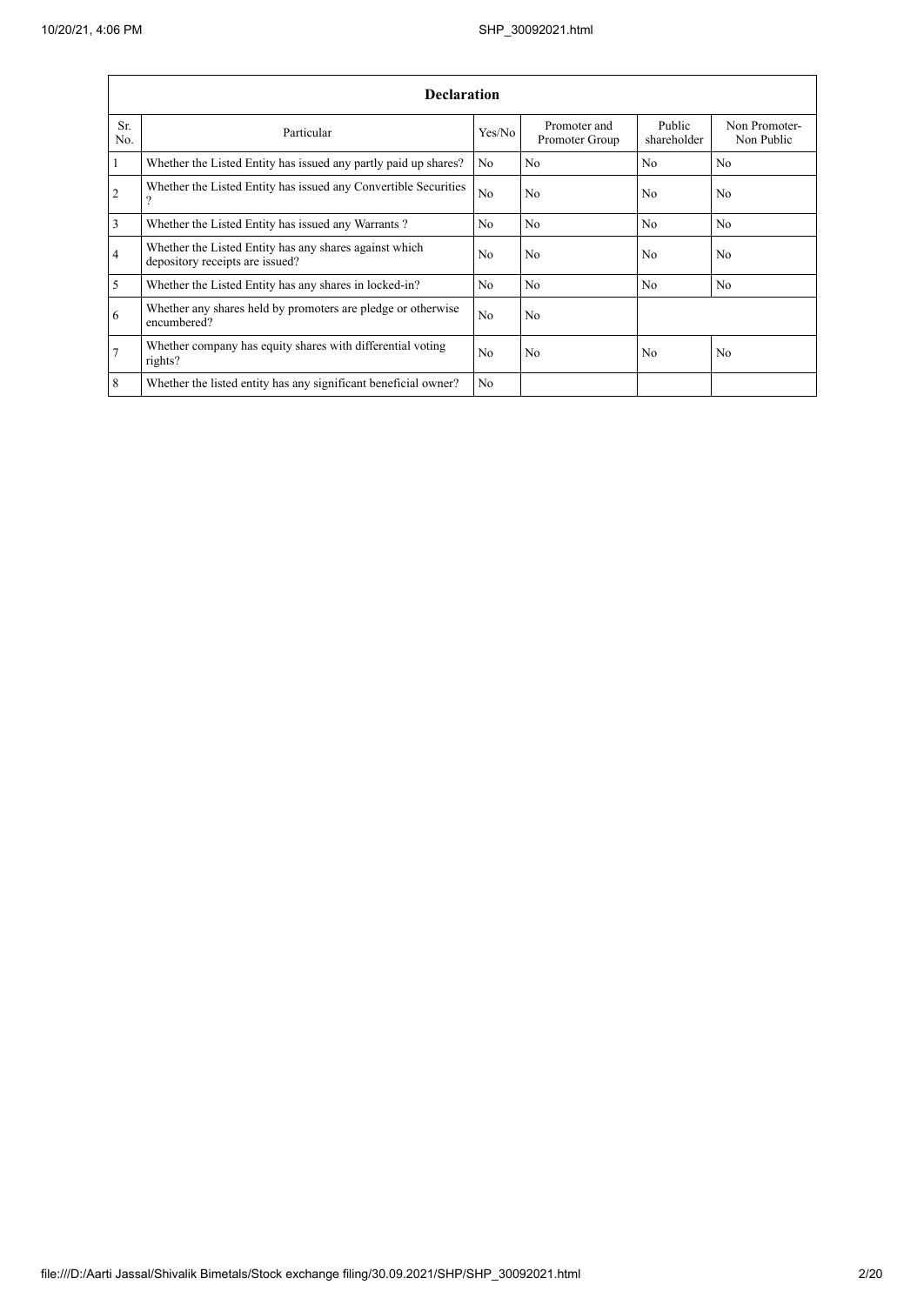$\mathsf{r}$ 

|                   | Table I - Summary Statement holding of specified securities |                                                                                              |                             |                       |                          |                                        |                                                                  |                           |               |            |                     |  |  |
|-------------------|-------------------------------------------------------------|----------------------------------------------------------------------------------------------|-----------------------------|-----------------------|--------------------------|----------------------------------------|------------------------------------------------------------------|---------------------------|---------------|------------|---------------------|--|--|
|                   | Category<br>of<br>shareholder<br>(II)                       | No. of<br>fully paid<br>Nos. Of<br>shareholders<br>up equity<br>(III)<br>shares<br>held (IV) | No. Of<br>Partly<br>paid-up | No. Of<br>shares      | Total nos.<br>shares     | Shareholding as a<br>% of total no. of | Number of Voting Rights held in each<br>class of securities (IX) |                           |               |            |                     |  |  |
| Category<br>$($ I |                                                             |                                                                                              |                             | equity                | underlying<br>Depository | held (VII)                             | shares (calculated<br>as per SCRR,                               | No of Voting (XIV) Rights |               | Total as a |                     |  |  |
|                   |                                                             |                                                                                              |                             | shares<br>held<br>(V) | Receipts<br>(VI)         | $= (IV) +$<br>$(V)$ + $(VI)$           | 1957) (VIII) As a<br>% of $(A+B+C2)$                             | Class eg:<br>X            | Class<br>eg:y | Total      | $%$ of<br>$(A+B+C)$ |  |  |
| (A)               | Promoter<br>&<br>Promoter<br>Group                          | 16                                                                                           | 23274920                    |                       |                          | 23274920                               | 60.61                                                            | 23274920                  |               | 23274920   | 61.18               |  |  |
| (B)               | Public                                                      | 11816                                                                                        | 15127880                    |                       |                          | 15127880                               | 39.39                                                            | 14766904                  |               | 14766904   | 38.82               |  |  |
| (C)               | Non<br>Promoter-<br>Non Public                              |                                                                                              |                             |                       |                          |                                        |                                                                  |                           |               |            |                     |  |  |
| (C1)              | <b>Shares</b><br>underlying<br><b>DRs</b>                   |                                                                                              |                             |                       |                          |                                        |                                                                  |                           |               |            |                     |  |  |
| (C2)              | Shares held<br>by<br>Employee<br><b>Trusts</b>              |                                                                                              |                             |                       |                          |                                        |                                                                  |                           |               |            |                     |  |  |
|                   | Total                                                       | 11832                                                                                        | 38402800                    |                       |                          | 38402800                               | 100                                                              | 38041824                  |               | 38041824   | 100                 |  |  |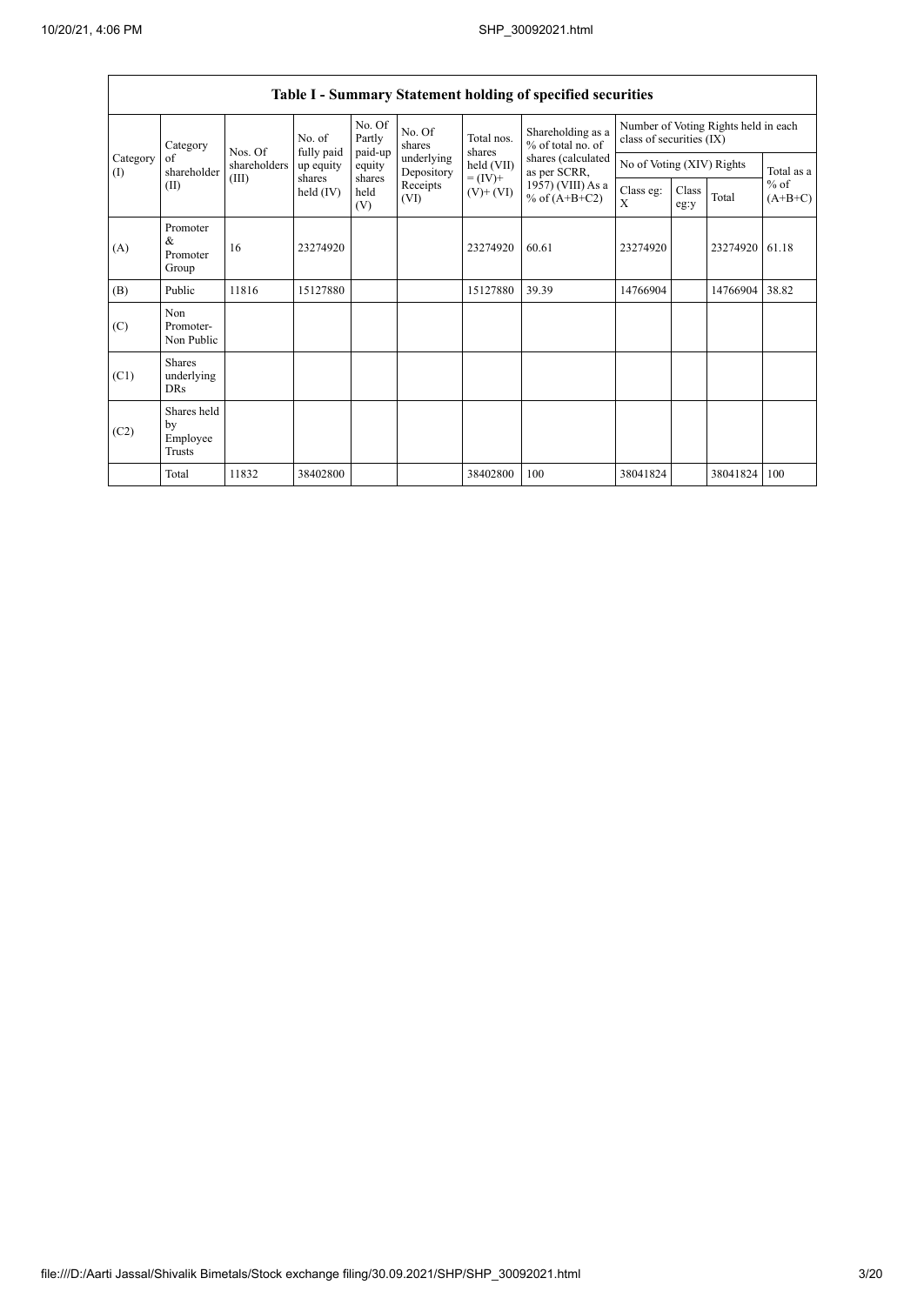|                   |                                                                       |                                                               |             |                                                           | Table I - Summary Statement holding of specified securities                                |                                        |                                                         |                                                                               |                                                         |                                       |
|-------------------|-----------------------------------------------------------------------|---------------------------------------------------------------|-------------|-----------------------------------------------------------|--------------------------------------------------------------------------------------------|----------------------------------------|---------------------------------------------------------|-------------------------------------------------------------------------------|---------------------------------------------------------|---------------------------------------|
| Category<br>$($ I | Shares<br>Category<br>of<br>Outstanding<br>shareholder<br>(II)<br>(X) | No. Of<br>No. of<br><b>Shares</b><br>Underlying<br>Underlying |             | No. Of Shares<br>Underlying<br>Outstanding<br>convertible | Shareholding , as a $\%$<br>assuming full<br>conversion of<br>convertible securities (     | Number of<br>Locked in<br>shares (XII) |                                                         | Number of<br><b>Shares</b><br>pledged or<br>otherwise<br>encumbered<br>(XIII) |                                                         | Number of<br>equity shares<br>held in |
|                   |                                                                       | convertible<br>Warrants<br>securities<br>$(X_i)$              | Outstanding | securities and<br>No. Of<br>Warrants (Xi)<br>(a)          | as a percentage of<br>diluted share capital)<br>$(XI) = (VII)+(X) As a %$<br>of $(A+B+C2)$ | No.<br>(a)                             | As a<br>$%$ of<br>total<br><b>Shares</b><br>held<br>(b) | No.<br>(a)                                                                    | As a<br>$%$ of<br>total<br><b>Shares</b><br>held<br>(b) | dematerialized<br>form $(XIV)$        |
| (A)               | Promoter<br>$\&$<br>Promoter<br>Group                                 |                                                               |             |                                                           | 60.61                                                                                      |                                        |                                                         |                                                                               |                                                         | 23274920                              |
| (B)               | Public                                                                |                                                               |             |                                                           | 39.39                                                                                      |                                        |                                                         |                                                                               |                                                         | 14414780                              |
| (C)               | N <sub>on</sub><br>Promoter-<br>Non Public                            |                                                               |             |                                                           |                                                                                            |                                        |                                                         |                                                                               |                                                         |                                       |
| (C1)              | <b>Shares</b><br>underlying<br><b>DRs</b>                             |                                                               |             |                                                           |                                                                                            |                                        |                                                         |                                                                               |                                                         |                                       |
| (C2)              | Shares held<br>by<br>Employee<br><b>Trusts</b>                        |                                                               |             |                                                           |                                                                                            |                                        |                                                         |                                                                               |                                                         |                                       |
|                   | Total                                                                 |                                                               |             |                                                           | 100                                                                                        |                                        |                                                         |                                                                               |                                                         | 37689700                              |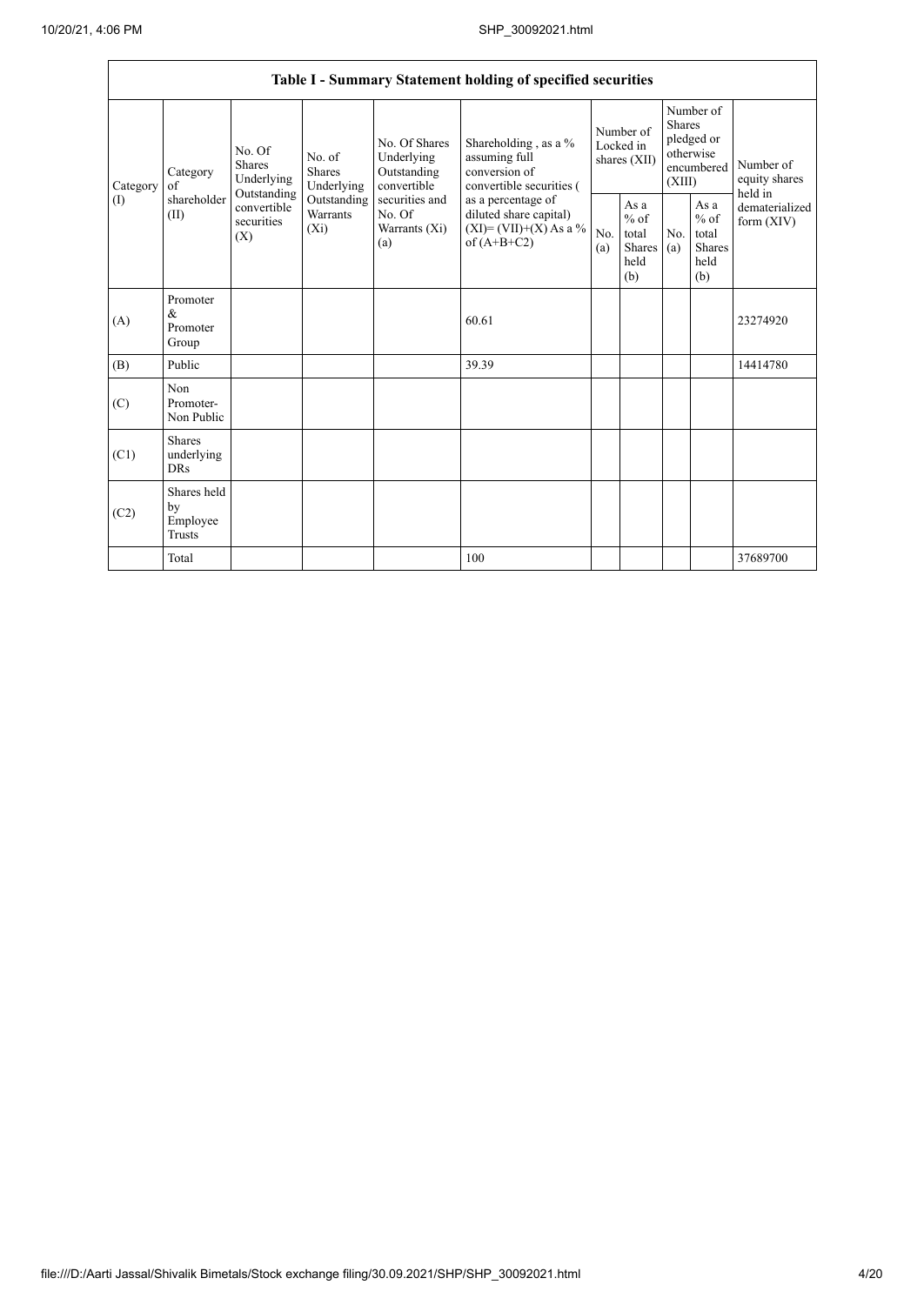$\mathbf{r}$ 

| Table II - Statement showing shareholding pattern of the Promoter and Promoter Group           |                                                                                                                     |                                  |                                             |                                 |                                    |                             |                                                  |                           |               |                                      |                           |  |
|------------------------------------------------------------------------------------------------|---------------------------------------------------------------------------------------------------------------------|----------------------------------|---------------------------------------------|---------------------------------|------------------------------------|-----------------------------|--------------------------------------------------|---------------------------|---------------|--------------------------------------|---------------------------|--|
|                                                                                                |                                                                                                                     |                                  |                                             | No.<br>Of                       | No. Of                             | Total nos.                  | Shareholding<br>as a % of<br>total no. of        | class of securities (IX)  |               | Number of Voting Rights held in each |                           |  |
| Sr.                                                                                            | Category &<br>Name of the<br>Shareholders (I)                                                                       | Nos. Of<br>shareholders<br>(III) | No. of<br>fully paid<br>up equity<br>shares | Partly<br>paid-<br>up<br>equity | shares<br>underlying<br>Depository | shares<br>held<br>$(VII) =$ | shares<br>(calculated<br>as per                  | No of Voting (XIV) Rights |               |                                      | Total<br>as a %<br>of     |  |
|                                                                                                |                                                                                                                     |                                  | held $(IV)$                                 | shares<br>held<br>(V)           | Receipts<br>(VI)                   | $(IV)+$<br>$(V)$ + $(VI)$   | SCRR,<br>1957) (VIII)<br>As a % of<br>$(A+B+C2)$ | Class eg:<br>Х            | Class<br>eg:y | Total                                | Total<br>Voting<br>rights |  |
| $\boldsymbol{\rm{A}}$                                                                          | Table II - Statement showing shareholding pattern of the Promoter and Promoter Group                                |                                  |                                             |                                 |                                    |                             |                                                  |                           |               |                                      |                           |  |
| (1)                                                                                            | Indian                                                                                                              |                                  |                                             |                                 |                                    |                             |                                                  |                           |               |                                      |                           |  |
| (a)                                                                                            | Individuals/Hindu<br>undivided Family                                                                               | 10                               | 5424849                                     |                                 |                                    | 5424849                     | 14.13                                            | 5424849                   |               | 5424849                              | 14.26                     |  |
| (d)                                                                                            | Any Other<br>(specify)                                                                                              | 6                                | 17850071                                    |                                 |                                    | 17850071                    | 46.48                                            | 17850071                  |               | 17850071                             | 46.92                     |  |
| Sub-Total<br>(A)(1)                                                                            |                                                                                                                     | 16                               | 23274920                                    |                                 |                                    | 23274920                    | 60.61                                            | 23274920                  |               | 23274920 61.18                       |                           |  |
| (2)                                                                                            | Foreign                                                                                                             |                                  |                                             |                                 |                                    |                             |                                                  |                           |               |                                      |                           |  |
| Total<br>Shareholding<br>of Promoter<br>and<br>Promoter<br>Group $(A)=$<br>$(A)(1)+(A)$<br>(2) |                                                                                                                     | 16                               | 23274920                                    |                                 |                                    | 23274920                    | 60.61                                            | 23274920                  |               | 23274920 61.18                       |                           |  |
| $\, {\bf B}$                                                                                   | Table III - Statement showing shareholding pattern of the Public shareholder                                        |                                  |                                             |                                 |                                    |                             |                                                  |                           |               |                                      |                           |  |
| (1)                                                                                            | Institutions                                                                                                        |                                  |                                             |                                 |                                    |                             |                                                  |                           |               |                                      |                           |  |
| (c)                                                                                            | Alternate<br><b>Investment Funds</b>                                                                                | 1                                | 4300                                        |                                 |                                    | 4300                        | 0.01                                             | 4300                      |               | 4300                                 | 0.01                      |  |
| (e)                                                                                            | Foreign Portfolio<br>Investors                                                                                      | 1                                | 5511                                        |                                 |                                    | 5511                        | 0.01                                             | 5511                      |               | 5511                                 | 0.01                      |  |
| (f)                                                                                            | Financial<br>Institutions/<br><b>Banks</b>                                                                          | 1                                | 2000                                        |                                 |                                    | 2000                        | 0.01                                             | 2000                      |               | 2000                                 | 0.01                      |  |
| Sub-Total<br>(B)(1)                                                                            |                                                                                                                     | 3                                | 11811                                       |                                 |                                    | 11811                       | 0.03                                             | 11811                     |               | 11811                                | 0.03                      |  |
| (3)                                                                                            | Non-institutions                                                                                                    |                                  |                                             |                                 |                                    |                             |                                                  |                           |               |                                      |                           |  |
| (a(i))                                                                                         | Individuals -<br>i.Individual<br>shareholders<br>holding nominal<br>share capital up<br>to Rs. 2 lakhs.             | 11479                            | 10212874                                    |                                 |                                    | 10212874 26.59              |                                                  | 10212874                  |               | 10212874 26.85                       |                           |  |
| (a(ii))                                                                                        | Individuals - ii.<br>Individual<br>shareholders<br>holding nominal<br>share capital in<br>excess of Rs. 2<br>lakhs. | 9                                | 2802192                                     |                                 |                                    | 2802192                     | 7.3                                              | 2802192                   |               | 2802192                              | 7.37                      |  |
| (b)                                                                                            | NBFCs registered<br>with RBI                                                                                        | 1                                | 1000                                        |                                 |                                    | 1000                        | $\mathbf{0}$                                     | 1000                      |               | 1000                                 | $\overline{0}$            |  |
| (e)                                                                                            | Any Other<br>(specify)                                                                                              | 324                              | 2100003                                     |                                 |                                    | 2100003                     | 5.47                                             | 1739027                   |               | 1739027                              | 4.57                      |  |
| Sub-Total<br>(B)(3)                                                                            |                                                                                                                     | 11813                            | 15116069                                    |                                 |                                    | 15116069                    | 39.36                                            | 14755093                  |               | 14755093                             | 38.79                     |  |
| <b>Total Public</b><br>Shareholding<br>$(B)=(B)(1)+$<br>$(B)(2)+(B)$<br>(3)                    |                                                                                                                     | 11816                            | 15127880                                    |                                 |                                    | 15127880 39.39              |                                                  | 14766904                  |               | 14766904                             | 38.82                     |  |
| $\mathbf C$                                                                                    | Table IV - Statement showing shareholding pattern of the Non Promoter- Non Public shareholder                       |                                  |                                             |                                 |                                    |                             |                                                  |                           |               |                                      |                           |  |
| Total (<br>$A+B+C2$ )                                                                          |                                                                                                                     | 11832                            | 38402800                                    |                                 |                                    | 38402800                    | 100                                              | 38041824                  |               | 38041824                             | 100                       |  |
| Total<br>$(A+B+C)$                                                                             |                                                                                                                     | 11832                            | 38402800                                    |                                 |                                    | 38402800                    | 100                                              | 38041824                  |               | 38041824                             | 100                       |  |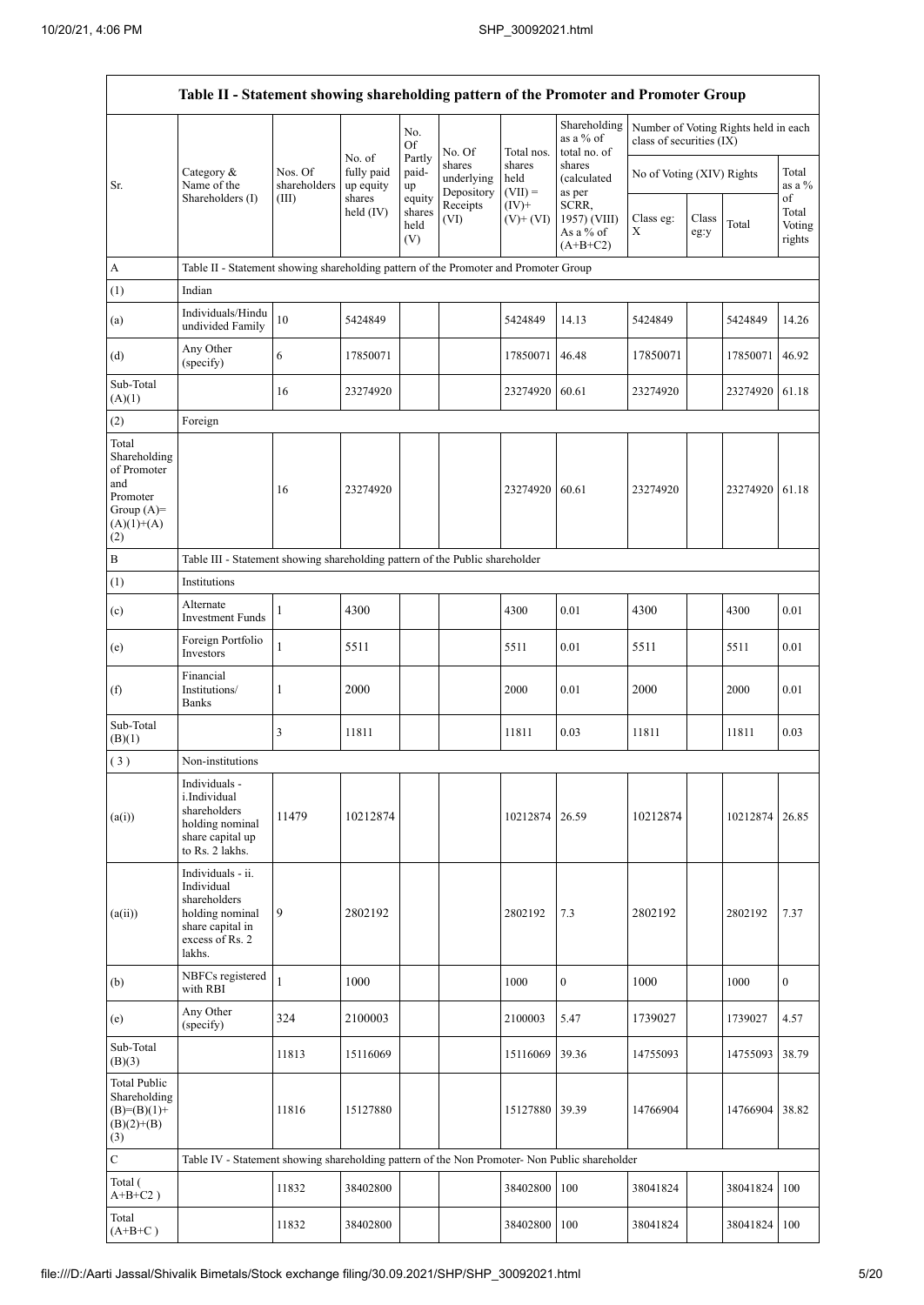$\overline{a}$ 

|                                                                                         |                                                      |                                    |                                                           | Table II - Statement showing shareholding pattern of the Promoter and Promoter Group          |                                                                                        |  |                                                                               |                                |                                       |
|-----------------------------------------------------------------------------------------|------------------------------------------------------|------------------------------------|-----------------------------------------------------------|-----------------------------------------------------------------------------------------------|----------------------------------------------------------------------------------------|--|-------------------------------------------------------------------------------|--------------------------------|---------------------------------------|
| Sr.                                                                                     | No. Of<br><b>Shares</b><br>Underlying<br>Outstanding | No. of<br>Shares<br>Underlying     | No. Of Shares<br>Underlying<br>Outstanding<br>convertible | Shareholding, as a %<br>assuming full conversion of<br>convertible securities (as a           | Number of<br>Locked in<br>shares (XII)                                                 |  | Number of<br><b>Shares</b><br>pledged or<br>otherwise<br>encumbered<br>(XIII) |                                | Number of<br>equity shares<br>held in |
|                                                                                         | convertible<br>securities<br>(X)                     | Outstanding<br>Warrants<br>$(X_i)$ | securities and<br>No. Of Warrants<br>$(X_i)$ (a)          | percentage of diluted share<br>capital) $(XI) = (VII)+(X) As$<br>a % of $(A+B+C2)$            | As $\mathbf a$<br>$%$ of<br>No.<br>total<br>No.<br>Shares<br>(a)<br>(a)<br>held<br>(b) |  | As a<br>$%$ of<br>total<br>Shares<br>held<br>(b)                              | dematerialized<br>form $(XIV)$ |                                       |
| $\mathbf A$                                                                             |                                                      |                                    |                                                           | Table II - Statement showing shareholding pattern of the Promoter and Promoter Group          |                                                                                        |  |                                                                               |                                |                                       |
| (1)                                                                                     | Indian                                               |                                    |                                                           |                                                                                               |                                                                                        |  |                                                                               |                                |                                       |
| (a)                                                                                     |                                                      |                                    |                                                           | 14.13                                                                                         |                                                                                        |  |                                                                               |                                | 5424849                               |
| (d)                                                                                     |                                                      |                                    |                                                           | 46.48                                                                                         |                                                                                        |  |                                                                               |                                | 17850071                              |
| Sub-Total (A)<br>(1)                                                                    |                                                      |                                    |                                                           | 60.61                                                                                         |                                                                                        |  |                                                                               |                                | 23274920                              |
| (2)                                                                                     | Foreign                                              |                                    |                                                           |                                                                                               |                                                                                        |  |                                                                               |                                |                                       |
| Total<br>Shareholding<br>of Promoter<br>and Promoter<br>Group $(A)=$<br>$(A)(1)+(A)(2)$ |                                                      |                                    |                                                           | 60.61                                                                                         |                                                                                        |  |                                                                               |                                | 23274920                              |
| $\, {\bf B}$                                                                            |                                                      |                                    |                                                           | Table III - Statement showing shareholding pattern of the Public shareholder                  |                                                                                        |  |                                                                               |                                |                                       |
| (1)                                                                                     | Institutions                                         |                                    |                                                           |                                                                                               |                                                                                        |  |                                                                               |                                |                                       |
| (c)                                                                                     |                                                      |                                    |                                                           | 0.01                                                                                          |                                                                                        |  |                                                                               |                                | 4300                                  |
| (e)                                                                                     |                                                      |                                    |                                                           | 0.01                                                                                          |                                                                                        |  |                                                                               |                                | 5511                                  |
| (f)                                                                                     |                                                      |                                    |                                                           | 0.01                                                                                          |                                                                                        |  |                                                                               |                                | 2000                                  |
| Sub-Total (B)<br>(1)                                                                    |                                                      |                                    |                                                           | 0.03                                                                                          |                                                                                        |  |                                                                               |                                | 11811                                 |
| (3)                                                                                     | Non-institutions                                     |                                    |                                                           |                                                                                               |                                                                                        |  |                                                                               |                                |                                       |
| (a(i))                                                                                  |                                                      |                                    |                                                           | 26.59                                                                                         |                                                                                        |  |                                                                               |                                | 9502774                               |
| (a(ii))                                                                                 |                                                      |                                    |                                                           | 7.3                                                                                           |                                                                                        |  |                                                                               |                                | 2802192                               |
| (b)                                                                                     |                                                      |                                    |                                                           | $\boldsymbol{0}$                                                                              |                                                                                        |  |                                                                               |                                | 1000                                  |
| (e)                                                                                     |                                                      |                                    |                                                           | 5.47                                                                                          |                                                                                        |  |                                                                               |                                | 2097003                               |
| Sub-Total (B)<br>(3)                                                                    |                                                      |                                    |                                                           | 39.36                                                                                         |                                                                                        |  |                                                                               |                                | 14402969                              |
| <b>Total Public</b><br>Shareholding<br>$(B)= (B)(1) +$<br>$(B)(2)+(B)(3)$               |                                                      |                                    |                                                           | 39.39                                                                                         |                                                                                        |  |                                                                               |                                | 14414780                              |
| $\mathbf C$                                                                             |                                                      |                                    |                                                           | Table IV - Statement showing shareholding pattern of the Non Promoter- Non Public shareholder |                                                                                        |  |                                                                               |                                |                                       |
| Total (<br>$A+B+C2$ )                                                                   |                                                      |                                    |                                                           | 100                                                                                           |                                                                                        |  |                                                                               |                                | 37689700                              |
| Total (A+B+C<br>$\mathcal{E}$                                                           |                                                      |                                    |                                                           | 100                                                                                           |                                                                                        |  |                                                                               |                                | 37689700                              |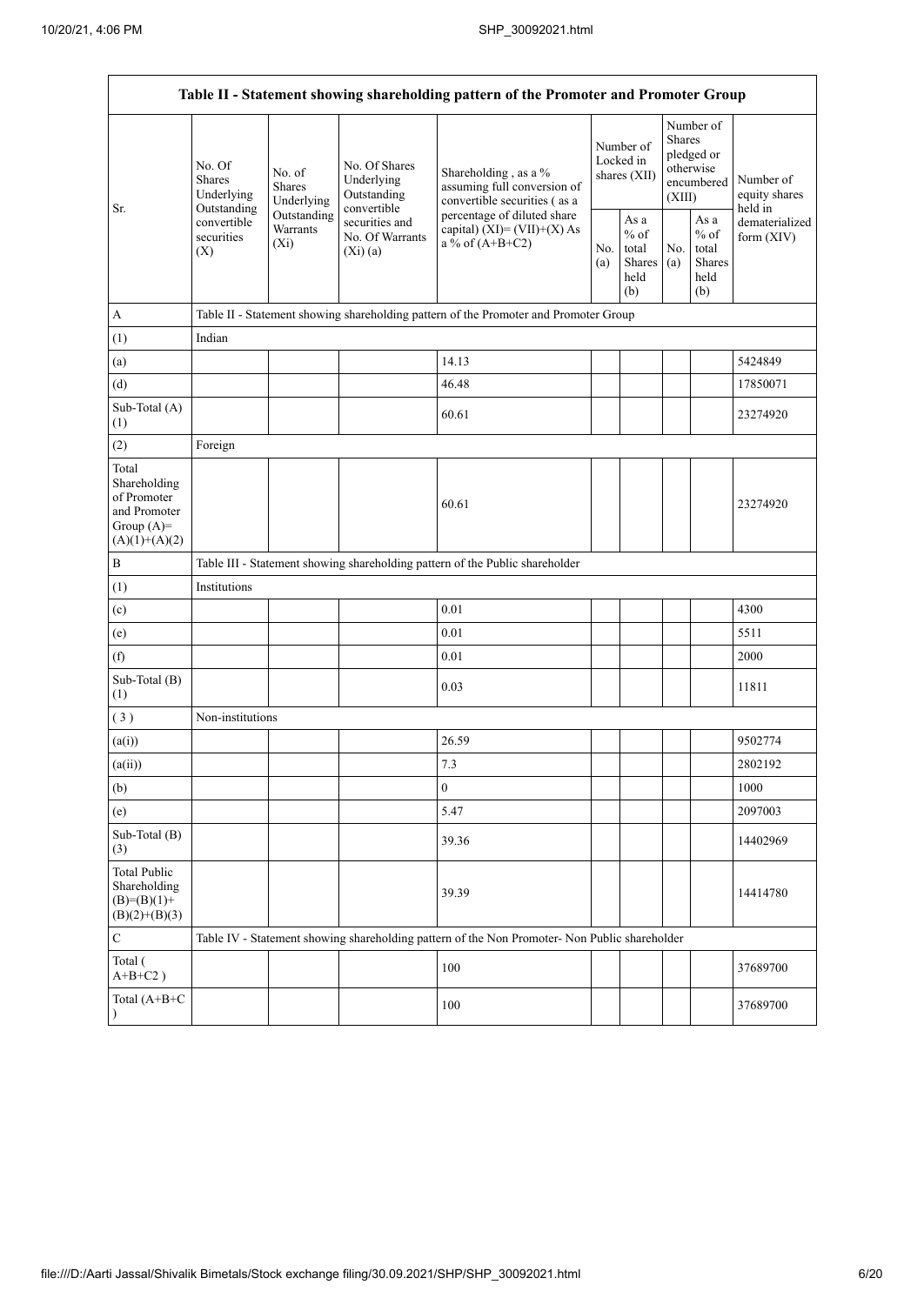| Individuals/Hindu undivided Family                                                                                                                                                       |                                                   |                                |                                |                                                       |                                                      |                                |                                                      |  |  |  |  |
|------------------------------------------------------------------------------------------------------------------------------------------------------------------------------------------|---------------------------------------------------|--------------------------------|--------------------------------|-------------------------------------------------------|------------------------------------------------------|--------------------------------|------------------------------------------------------|--|--|--|--|
| Searial No.                                                                                                                                                                              | $\mathbf{1}$                                      | $\overline{2}$                 | $\overline{\mathbf{3}}$        | $\overline{4}$                                        | 5                                                    | 6                              | $\overline{7}$                                       |  |  |  |  |
| Name of the<br>Shareholders (I)                                                                                                                                                          | <b>NARINDER</b><br><b>SINGH</b><br><b>GHUMMAN</b> | <b>SUMER</b><br><b>GHUMMAN</b> | <b>GURBIR</b><br><b>SANDHU</b> | <b>SATINDER</b><br><b>JEET SINGH</b><br><b>SANDHU</b> | <b>DAVINDERJEET</b><br><b>SINGH</b><br><b>SANDHU</b> | <b>SARITA</b><br><b>SANDHU</b> | <b>TEJINDERJEET</b><br><b>KAUR</b><br><b>GHUMMAN</b> |  |  |  |  |
| PAN (II)                                                                                                                                                                                 | AAAPG0769L                                        | AHMPG7844D                     | ABJPS6626A                     | ABJPS2763G                                            | ABJPS2761E                                           | ABJPS0310F                     | ABJPG6987C                                           |  |  |  |  |
| No. of fully paid<br>up equity shares<br>$held$ (IV)                                                                                                                                     | 2994000                                           | 2000                           | 244849                         | 576000                                                | 76000                                                | 432000                         | 616000                                               |  |  |  |  |
| No. Of Partly<br>paid-up equity<br>shares held (V)                                                                                                                                       |                                                   |                                |                                |                                                       |                                                      |                                |                                                      |  |  |  |  |
| No. Of shares<br>underlying<br>Depository<br>Receipts (VI)                                                                                                                               |                                                   |                                |                                |                                                       |                                                      |                                |                                                      |  |  |  |  |
| Total nos. shares<br>held $(VII) = (IV) +$<br>$(V)$ + $(VI)$                                                                                                                             | 2994000                                           | 2000                           | 244849                         | 576000                                                | 76000                                                | 432000                         | 616000                                               |  |  |  |  |
| Shareholding as a<br>% of total no. of<br>shares (calculated<br>as per SCRR,<br>1957) (VIII) As a<br>% of $(A+B+C2)$                                                                     | 7.8                                               | 0.01                           | 0.64                           | 1.5                                                   | 0.2                                                  | 1.12                           | 1.6                                                  |  |  |  |  |
| Number of Voting Rights held in each class of securities (IX)                                                                                                                            |                                                   |                                |                                |                                                       |                                                      |                                |                                                      |  |  |  |  |
| Class eg:X                                                                                                                                                                               | 2994000                                           | 2000                           | 244849                         | 576000                                                | 76000                                                | 432000                         | 616000                                               |  |  |  |  |
| Class eg:y                                                                                                                                                                               |                                                   |                                |                                |                                                       |                                                      |                                |                                                      |  |  |  |  |
| Total                                                                                                                                                                                    | 2994000                                           | 2000                           | 244849                         | 576000                                                | 76000                                                | 432000                         | 616000                                               |  |  |  |  |
| Total as a % of<br><b>Total Voting rights</b>                                                                                                                                            | 7.87                                              | $0.01\,$                       | 0.64                           | 1.51                                                  | 0.2                                                  | 1.14                           | 1.62                                                 |  |  |  |  |
| No. Of Shares<br>Underlying<br>Outstanding<br>convertible<br>securities $(X)$                                                                                                            |                                                   |                                |                                |                                                       |                                                      |                                |                                                      |  |  |  |  |
| No. of Shares<br>Underlying<br>Outstanding<br>Warrants (Xi)                                                                                                                              |                                                   |                                |                                |                                                       |                                                      |                                |                                                      |  |  |  |  |
| No. Of Shares<br>Underlying<br>Outstanding<br>convertible<br>securities and No.<br>Of Warrants (Xi)<br>(a)                                                                               |                                                   |                                |                                |                                                       |                                                      |                                |                                                      |  |  |  |  |
| Shareholding, as a<br>% assuming full<br>conversion of<br>convertible<br>securities (as a<br>percentage of<br>diluted share<br>capital) (XI)=<br>$(VII)+(Xi)(a)$ As a<br>% of $(A+B+C2)$ | 7.8                                               | 0.01                           | 0.64                           | 1.5                                                   | 0.2                                                  | 1.12                           | 1.6                                                  |  |  |  |  |
| Number of Locked in shares (XII)                                                                                                                                                         |                                                   |                                |                                |                                                       |                                                      |                                |                                                      |  |  |  |  |
| No. (a)                                                                                                                                                                                  |                                                   |                                |                                |                                                       |                                                      |                                |                                                      |  |  |  |  |
| As a % of total<br>Shares held (b)                                                                                                                                                       |                                                   |                                |                                |                                                       |                                                      |                                |                                                      |  |  |  |  |
| Number of Shares pledged or otherwise encumbered (XIII)                                                                                                                                  |                                                   |                                |                                |                                                       |                                                      |                                |                                                      |  |  |  |  |
| No. (a)                                                                                                                                                                                  |                                                   |                                |                                |                                                       |                                                      |                                |                                                      |  |  |  |  |
| As a % of total<br>Shares held (b)                                                                                                                                                       |                                                   |                                |                                |                                                       |                                                      |                                |                                                      |  |  |  |  |
| Number of equity<br>shares held in<br>dematerialized<br>form (XIV)                                                                                                                       | 2994000                                           | 2000                           | 244849                         | 576000                                                | 76000                                                | 432000                         | 616000                                               |  |  |  |  |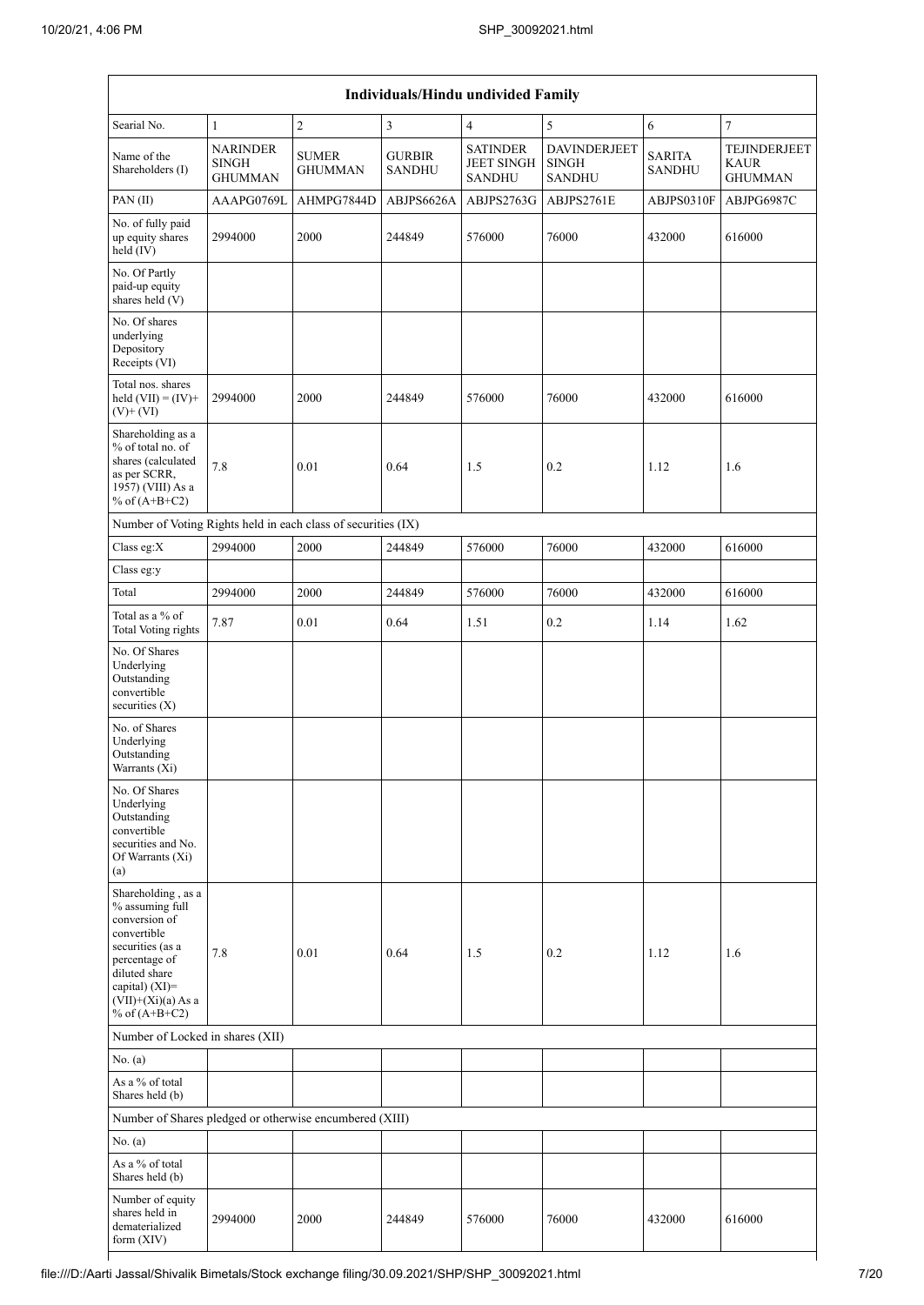$\overline{1}$ 

Reason for not providing PAN

| ---------------                 |          |          |          |          |          |          |          |
|---------------------------------|----------|----------|----------|----------|----------|----------|----------|
| Reason for not<br>providing PAN |          |          |          |          |          |          |          |
| Shareholder type                | Promoter | Promoter | Promoter | Promoter | Promoter | Promoter | Promoter |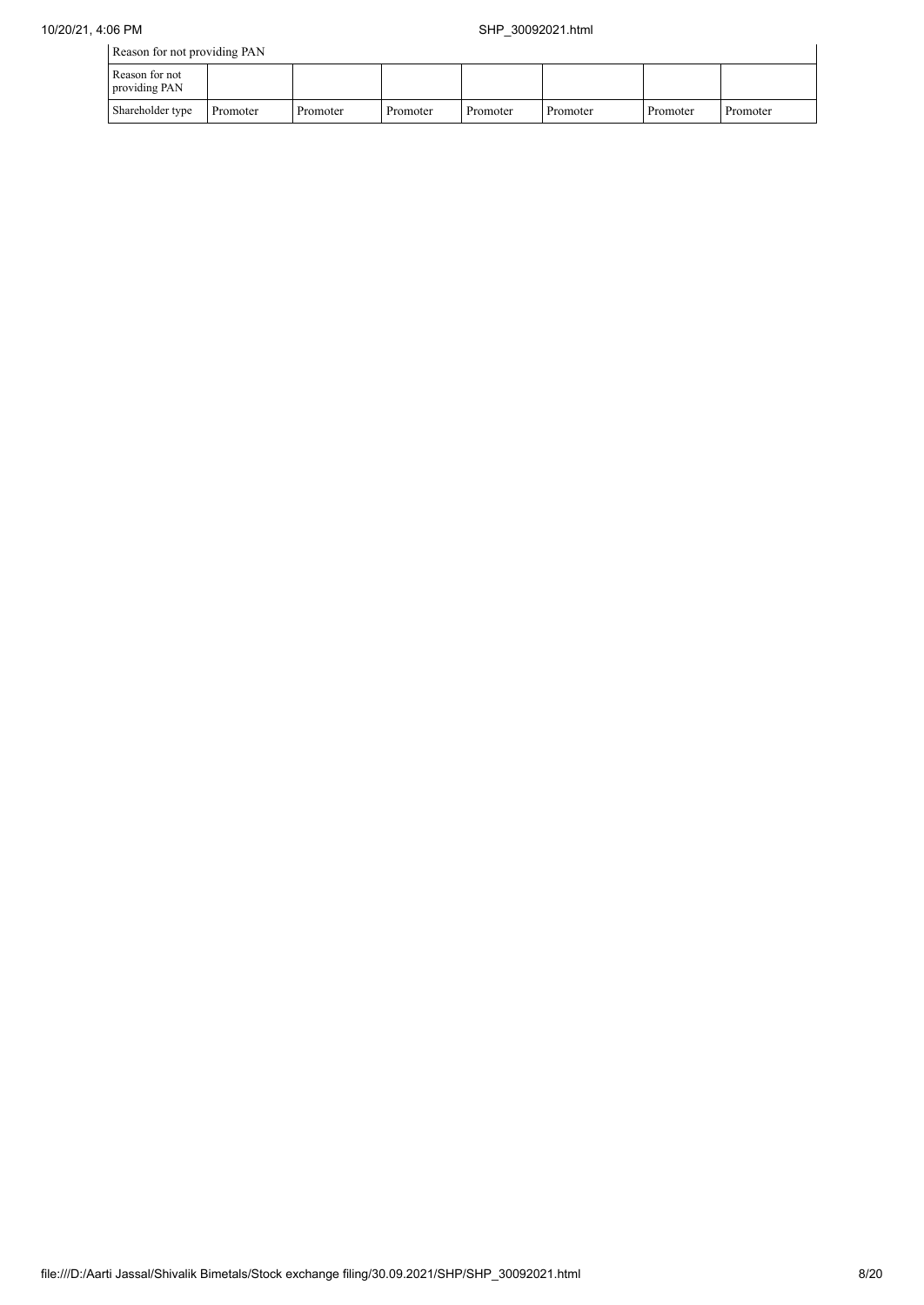|                                                                                                                                                                                          | Individuals/Hindu undivided Family                            |                    |                     |                       |  |  |  |  |  |  |  |  |
|------------------------------------------------------------------------------------------------------------------------------------------------------------------------------------------|---------------------------------------------------------------|--------------------|---------------------|-----------------------|--|--|--|--|--|--|--|--|
| Searial No.                                                                                                                                                                              | $\,8\,$                                                       | $\overline{9}$     | 10                  |                       |  |  |  |  |  |  |  |  |
| Name of the<br>Shareholders (I)                                                                                                                                                          | <b>JASPAL SINGH DHILLION</b>                                  | <b>MANJIT KAUR</b> | <b>ANGAD SANDHU</b> | Click here to go back |  |  |  |  |  |  |  |  |
| PAN (II)                                                                                                                                                                                 | AAJPD6381J                                                    | AAGPK4376B         | AVJPS6029H          | Total                 |  |  |  |  |  |  |  |  |
| No. of fully paid<br>up equity shares<br>held (IV)                                                                                                                                       | 4000                                                          | 176000             | 304000              | 5424849               |  |  |  |  |  |  |  |  |
| No. Of Partly paid-<br>up equity shares<br>held(V)                                                                                                                                       |                                                               |                    |                     |                       |  |  |  |  |  |  |  |  |
| No. Of shares<br>underlying<br>Depository<br>Receipts (VI)                                                                                                                               |                                                               |                    |                     |                       |  |  |  |  |  |  |  |  |
| Total nos. shares<br>held $(VII) = (IV) +$<br>$(V)+(VI)$                                                                                                                                 | 4000                                                          | 176000             | 304000              | 5424849               |  |  |  |  |  |  |  |  |
| Shareholding as a<br>% of total no. of<br>shares (calculated<br>as per SCRR,<br>1957) (VIII) As a<br>% of $(A+B+C2)$                                                                     | 0.01                                                          | 0.46               | 0.79                | 14.13                 |  |  |  |  |  |  |  |  |
|                                                                                                                                                                                          | Number of Voting Rights held in each class of securities (IX) |                    |                     |                       |  |  |  |  |  |  |  |  |
| Class eg:X                                                                                                                                                                               | 4000                                                          | 176000             | 304000              | 5424849               |  |  |  |  |  |  |  |  |
| Class eg:y                                                                                                                                                                               |                                                               |                    |                     |                       |  |  |  |  |  |  |  |  |
| Total                                                                                                                                                                                    | 4000                                                          | 176000             | 304000              | 5424849               |  |  |  |  |  |  |  |  |
| Total as a % of<br><b>Total Voting rights</b>                                                                                                                                            | 0.01                                                          | 0.46               | 0.8                 | 14.26                 |  |  |  |  |  |  |  |  |
| No. Of Shares<br>Underlying<br>Outstanding<br>convertible<br>securities $(X)$                                                                                                            |                                                               |                    |                     |                       |  |  |  |  |  |  |  |  |
| No. of Shares<br>Underlying<br>Outstanding<br>Warrants (Xi)                                                                                                                              |                                                               |                    |                     |                       |  |  |  |  |  |  |  |  |
| No. Of Shares<br>Underlying<br>Outstanding<br>convertible<br>securities and No.<br>Of Warrants (Xi)<br>(a)                                                                               |                                                               |                    |                     |                       |  |  |  |  |  |  |  |  |
| Shareholding, as a<br>% assuming full<br>conversion of<br>convertible<br>securities (as a<br>percentage of<br>diluted share<br>capital) (XI)=<br>$(VII)+(Xi)(a)$ As a<br>% of $(A+B+C2)$ | 0.01                                                          | 0.46               | 0.79                | 14.13                 |  |  |  |  |  |  |  |  |
| Number of Locked in shares (XII)                                                                                                                                                         |                                                               |                    |                     |                       |  |  |  |  |  |  |  |  |
| No. (a)                                                                                                                                                                                  |                                                               |                    |                     |                       |  |  |  |  |  |  |  |  |
| As a % of total<br>Shares held (b)                                                                                                                                                       |                                                               |                    |                     |                       |  |  |  |  |  |  |  |  |
|                                                                                                                                                                                          | Number of Shares pledged or otherwise encumbered (XIII)       |                    |                     |                       |  |  |  |  |  |  |  |  |
| No. (a)                                                                                                                                                                                  |                                                               |                    |                     |                       |  |  |  |  |  |  |  |  |
| As a % of total<br>Shares held (b)                                                                                                                                                       |                                                               |                    |                     |                       |  |  |  |  |  |  |  |  |
| Number of equity<br>shares held in<br>dematerialized<br>form $(XIV)$                                                                                                                     | 4000                                                          | 176000             | 304000              | 5424849               |  |  |  |  |  |  |  |  |
| Reason for not providing PAN                                                                                                                                                             |                                                               |                    |                     |                       |  |  |  |  |  |  |  |  |

 $\overline{\phantom{a}}$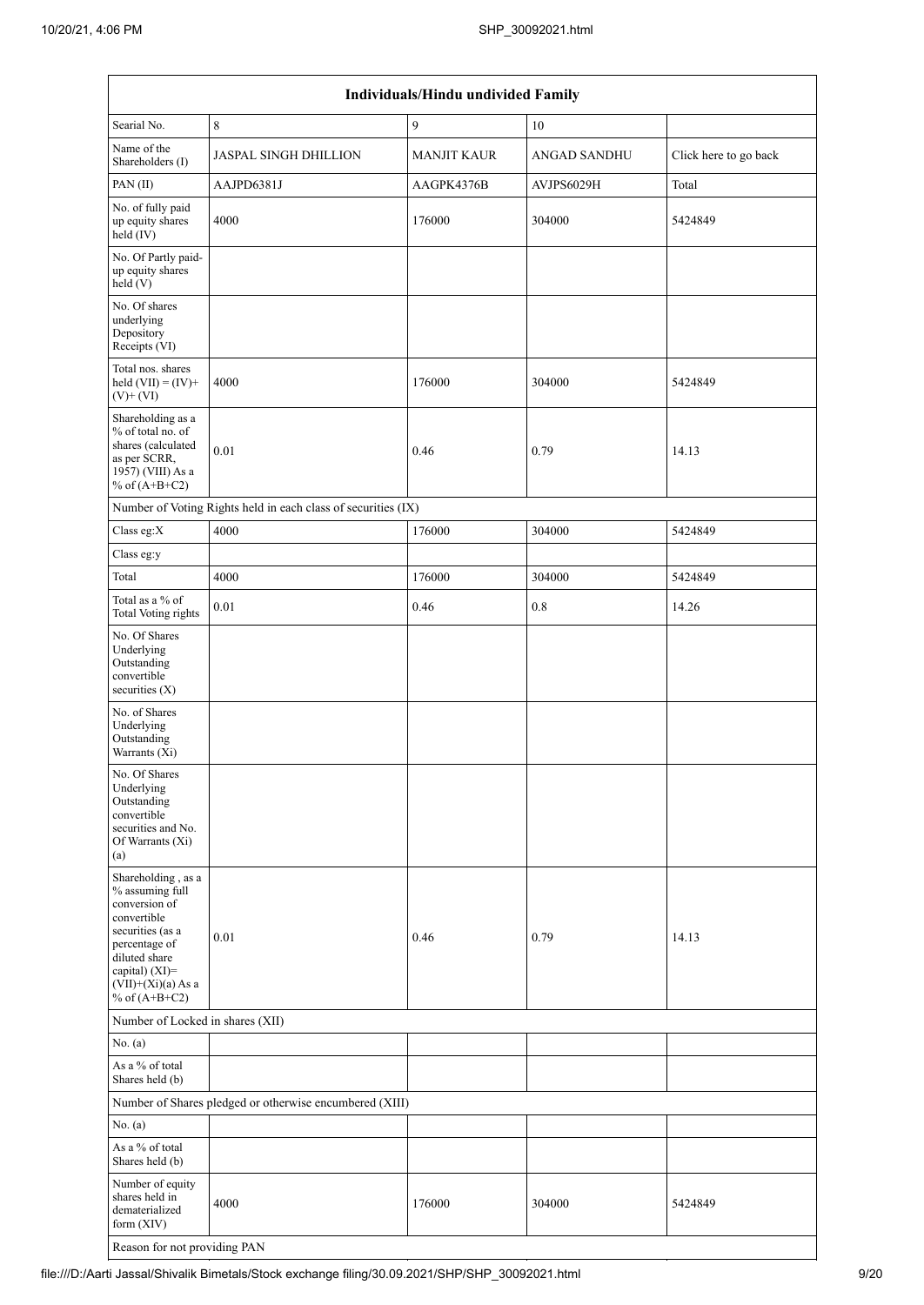| Reason for not<br>providing PAN |          |          |          |  |
|---------------------------------|----------|----------|----------|--|
| Shareholder type                | Promoter | Promoter | Promoter |  |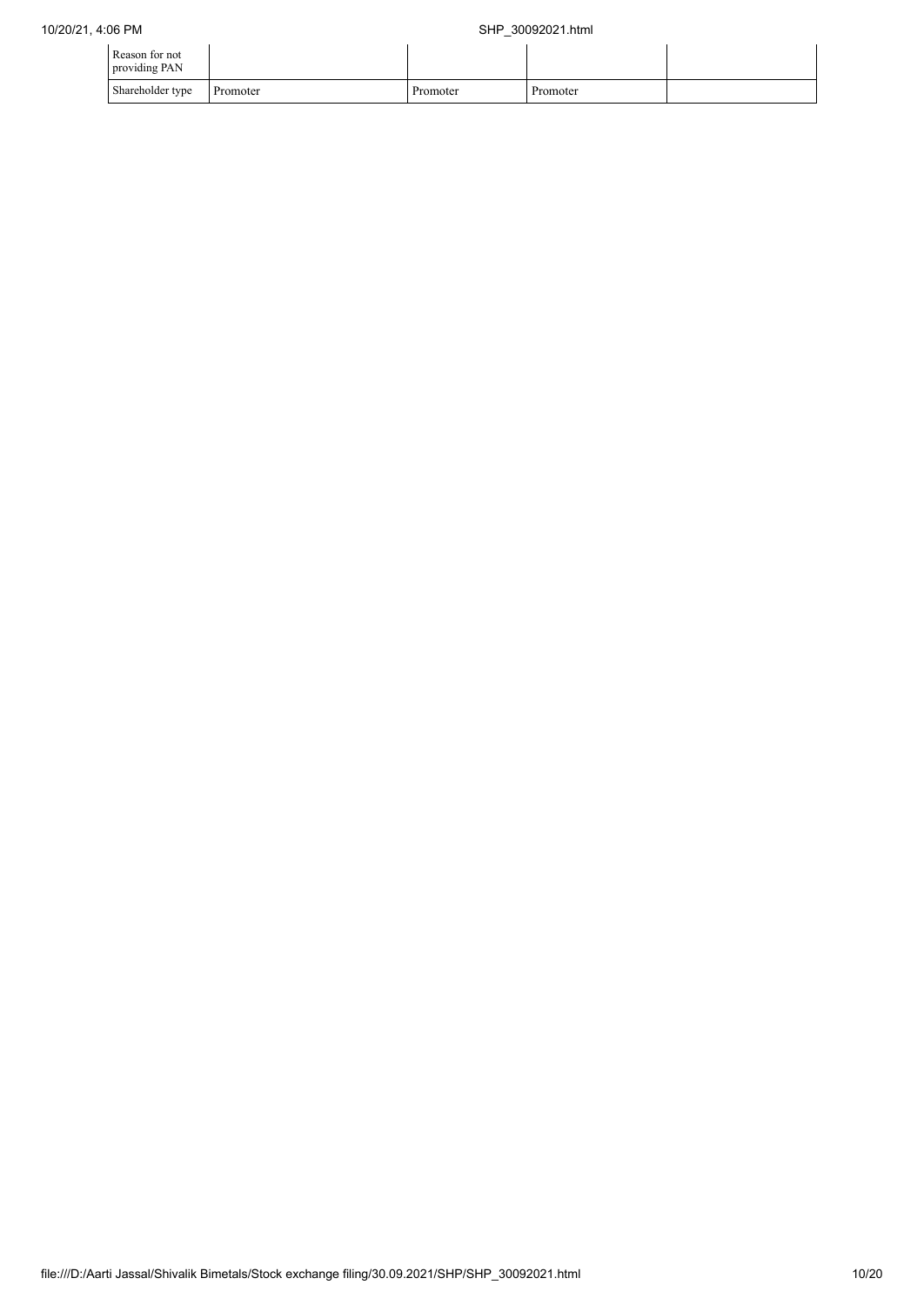|                                                                                                                                                                                      | Any Other (specify)                                                   |                                           |                                                             |                                                            |                                                                  |                                                                     |  |  |  |  |  |  |
|--------------------------------------------------------------------------------------------------------------------------------------------------------------------------------------|-----------------------------------------------------------------------|-------------------------------------------|-------------------------------------------------------------|------------------------------------------------------------|------------------------------------------------------------------|---------------------------------------------------------------------|--|--|--|--|--|--|
| Searial No.                                                                                                                                                                          | $\mathbf{1}$                                                          | $\overline{c}$                            | 3                                                           | $\overline{4}$                                             | 5                                                                | 6                                                                   |  |  |  |  |  |  |
| Category                                                                                                                                                                             | <b>Bodies Corporate</b>                                               | <b>Bodies</b><br>Corporate                | <b>Bodies Corporate</b>                                     | <b>Bodies</b><br>Corporate                                 | <b>Bodies Corporate</b>                                          | <b>Bodies Corporate</b>                                             |  |  |  |  |  |  |
| Name of the<br>Shareholders (I)                                                                                                                                                      | <b>AMAR</b><br><b>ENGINEERING</b><br><b>COMPANY PVT</b><br><b>LTD</b> | ANGAD<br><b>ESTATES PVT</b><br><b>LTD</b> | O D FINANCE<br><b>AND</b><br><b>INVESTMENT</b><br>$(P)$ LTD | TSL<br><b>HOLDINGS</b><br><b>PRIVATE</b><br><b>LIMITED</b> | <b>ULTRA</b><br><b>PORTFOLIO</b><br>MANAGEMENT<br><b>PVT LTD</b> | <b>B S SANDHU</b><br><b>AND</b><br><b>ASSOCIATES</b><br>PRIVATE LTD |  |  |  |  |  |  |
| PAN (II)                                                                                                                                                                             | AAACA0214F                                                            | AAACA8041Q                                | AAACO0299G                                                  | AAACT3448E                                                 | AAACU0117D                                                       | AABCB8936E                                                          |  |  |  |  |  |  |
| No. of the<br>Shareholders (I)                                                                                                                                                       | 1                                                                     | $\mathbf{1}$                              | $\mathbf{1}$                                                | 1                                                          | 1                                                                | $\mathbf{1}$                                                        |  |  |  |  |  |  |
| No. of fully paid<br>up equity shares<br>held $(IV)$                                                                                                                                 | 1414310                                                               | 3310000                                   | 5070781                                                     | 5580400                                                    | 1904180                                                          | 570400                                                              |  |  |  |  |  |  |
| No. Of Partly paid-<br>up equity shares<br>held (V)                                                                                                                                  |                                                                       |                                           |                                                             |                                                            |                                                                  |                                                                     |  |  |  |  |  |  |
| No. Of shares<br>underlying<br>Depository<br>Receipts (VI)                                                                                                                           |                                                                       |                                           |                                                             |                                                            |                                                                  |                                                                     |  |  |  |  |  |  |
| Total nos. shares<br>held $(VII) = (IV) +$<br>$(V)$ + $(VI)$                                                                                                                         | 1414310                                                               | 3310000                                   | 5070781                                                     | 5580400                                                    | 1904180                                                          | 570400                                                              |  |  |  |  |  |  |
| Shareholding as a<br>% of total no. of<br>shares (calculated<br>as per SCRR,<br>1957) (VIII) As a<br>% of $(A+B+C2)$                                                                 | 3.68                                                                  | 8.62                                      | 13.2                                                        | 14.53                                                      | 4.96                                                             | 1.49                                                                |  |  |  |  |  |  |
|                                                                                                                                                                                      | Number of Voting Rights held in each class of securities (IX)         |                                           |                                                             |                                                            |                                                                  |                                                                     |  |  |  |  |  |  |
| Class eg: X                                                                                                                                                                          | 1414310                                                               | 3310000                                   | 5070781                                                     | 5580400                                                    | 1904180                                                          | 570400                                                              |  |  |  |  |  |  |
| Class eg:y                                                                                                                                                                           |                                                                       |                                           |                                                             |                                                            |                                                                  |                                                                     |  |  |  |  |  |  |
| Total                                                                                                                                                                                | 1414310                                                               | 3310000                                   | 5070781                                                     | 5580400                                                    | 1904180                                                          | 570400                                                              |  |  |  |  |  |  |
| Total as a % of<br><b>Total Voting rights</b>                                                                                                                                        | 3.72                                                                  | 8.7                                       | 13.33                                                       | 14.67                                                      | 5.01                                                             | 1.5                                                                 |  |  |  |  |  |  |
| No. Of Shares<br>Underlying<br>Outstanding<br>convertible<br>securities $(X)$                                                                                                        |                                                                       |                                           |                                                             |                                                            |                                                                  |                                                                     |  |  |  |  |  |  |
| No. of Shares<br>Underlying<br>Outstanding<br>Warrants (Xi)                                                                                                                          |                                                                       |                                           |                                                             |                                                            |                                                                  |                                                                     |  |  |  |  |  |  |
| No. Of Shares<br>Underlying<br>Outstanding<br>convertible<br>securities and No.<br>Of Warrants (Xi)<br>(a)                                                                           |                                                                       |                                           |                                                             |                                                            |                                                                  |                                                                     |  |  |  |  |  |  |
| Shareholding, as a<br>% assuming full<br>conversion of<br>convertible<br>securities (as a<br>percentage of<br>diluted share<br>capital) (XI)=<br>$(VII)+(X)$ As a %<br>of $(A+B+C2)$ | 3.68                                                                  | 8.62                                      | 13.2                                                        | 14.53                                                      | 4.96                                                             | 1.49                                                                |  |  |  |  |  |  |
| Number of Locked in shares (XII)                                                                                                                                                     |                                                                       |                                           |                                                             |                                                            |                                                                  |                                                                     |  |  |  |  |  |  |
| No. (a)                                                                                                                                                                              |                                                                       |                                           |                                                             |                                                            |                                                                  |                                                                     |  |  |  |  |  |  |
| As a % of total<br>Shares held (b)                                                                                                                                                   |                                                                       |                                           |                                                             |                                                            |                                                                  |                                                                     |  |  |  |  |  |  |
|                                                                                                                                                                                      | Number of Shares pledged or otherwise encumbered (XIII)               |                                           |                                                             |                                                            |                                                                  |                                                                     |  |  |  |  |  |  |
| No. (a)                                                                                                                                                                              |                                                                       |                                           |                                                             |                                                            |                                                                  |                                                                     |  |  |  |  |  |  |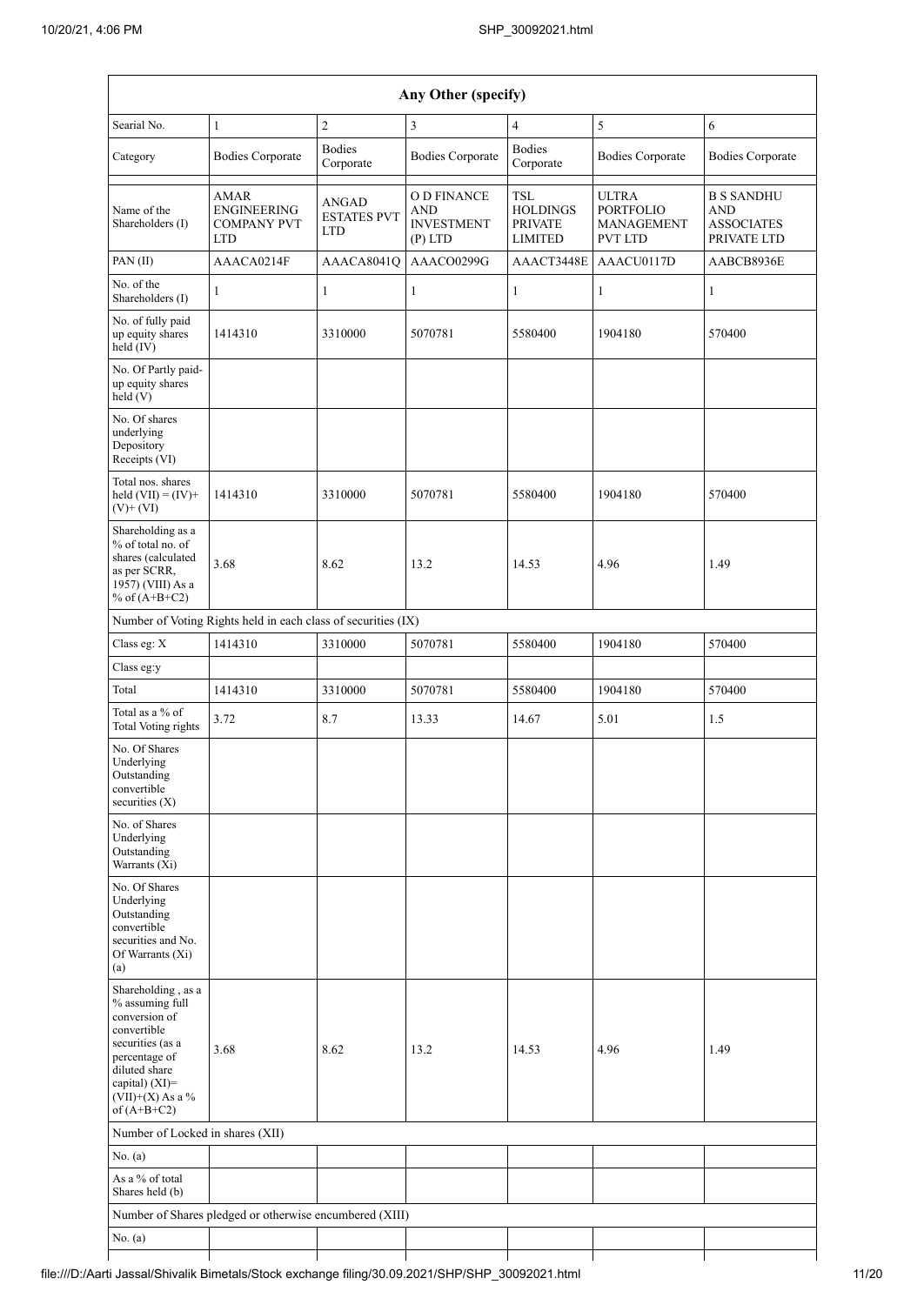## 10/20/21, 4:06 PM SHP\_30092021.html

| As a % of total<br>Shares held (b)                                   |          |          |          |          |          |          |
|----------------------------------------------------------------------|----------|----------|----------|----------|----------|----------|
| Number of equity<br>shares held in<br>dematerialized<br>form $(XIV)$ | 1414310  | 3310000  | 5070781  | 5580400  | 1904180  | 570400   |
| Reason for not providing PAN                                         |          |          |          |          |          |          |
| Reason for not<br>providing PAN                                      |          |          |          |          |          |          |
| Shareholder type                                                     | Promoter | Promoter | Promoter | Promoter | Promoter | Promoter |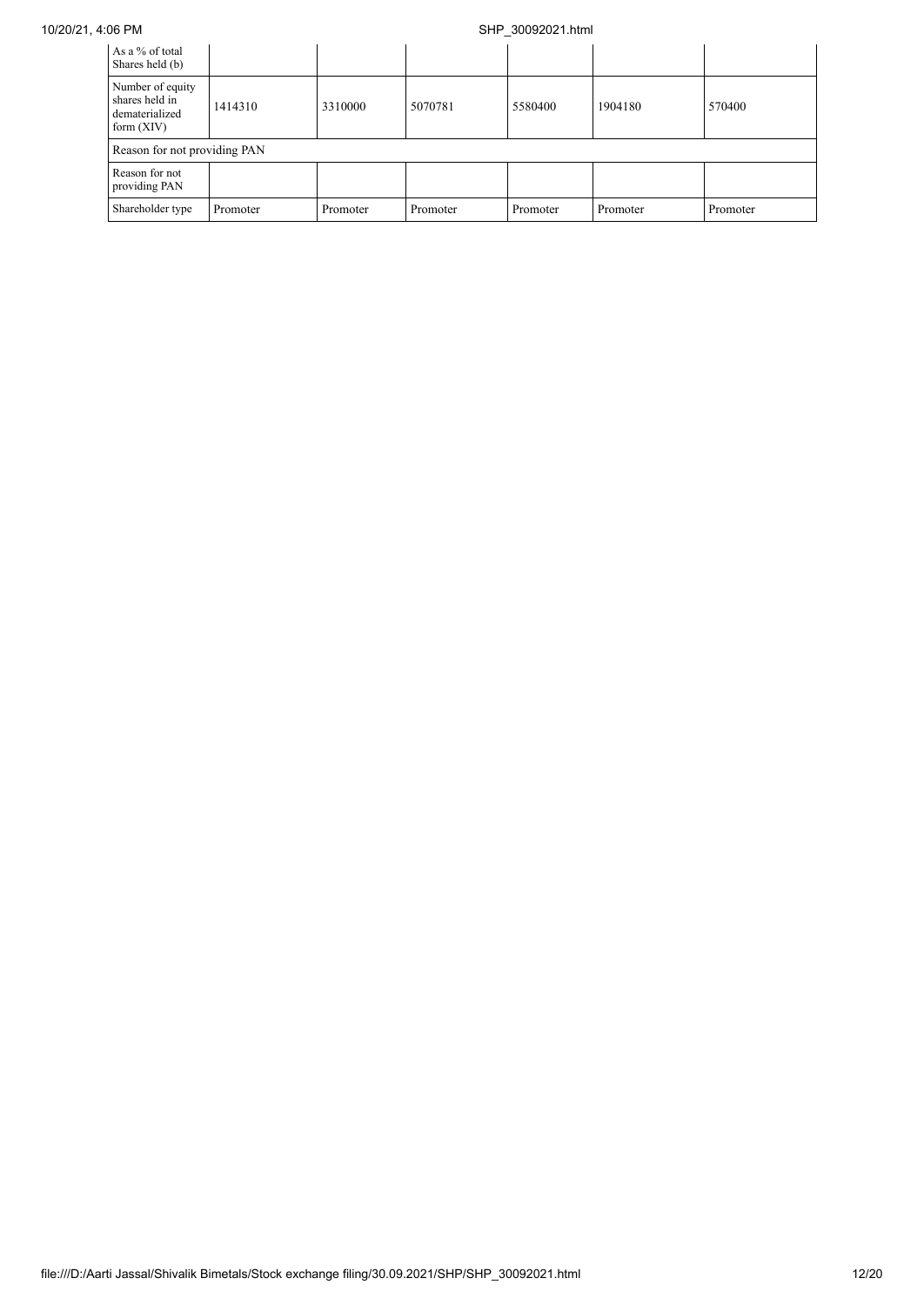| Any Other (specify)                                                                                                                                                                  |                                                               |  |  |  |  |
|--------------------------------------------------------------------------------------------------------------------------------------------------------------------------------------|---------------------------------------------------------------|--|--|--|--|
| Searial No.                                                                                                                                                                          |                                                               |  |  |  |  |
| Category                                                                                                                                                                             | Click here to go back                                         |  |  |  |  |
| Name of the<br>Shareholders (I)                                                                                                                                                      |                                                               |  |  |  |  |
| PAN (II)                                                                                                                                                                             | Total                                                         |  |  |  |  |
| No. of the<br>Shareholders (I)                                                                                                                                                       | 6                                                             |  |  |  |  |
| No. of fully paid<br>up equity shares<br>held (IV)                                                                                                                                   | 17850071                                                      |  |  |  |  |
| No. Of Partly paid-<br>up equity shares<br>held (V)                                                                                                                                  |                                                               |  |  |  |  |
| No. Of shares<br>underlying<br>Depository<br>Receipts (VI)                                                                                                                           |                                                               |  |  |  |  |
| Total nos. shares<br>held $(VII) = (IV) +$<br>$(V)$ + $(VI)$                                                                                                                         | 17850071                                                      |  |  |  |  |
| Shareholding as a<br>% of total no. of<br>shares (calculated<br>as per SCRR,<br>1957) (VIII) As a<br>% of $(A+B+C2)$                                                                 | 46.48                                                         |  |  |  |  |
|                                                                                                                                                                                      | Number of Voting Rights held in each class of securities (IX) |  |  |  |  |
| Class eg: X                                                                                                                                                                          | 17850071                                                      |  |  |  |  |
| Class eg:y                                                                                                                                                                           |                                                               |  |  |  |  |
| Total                                                                                                                                                                                | 17850071                                                      |  |  |  |  |
| Total as a % of<br>Total Voting rights                                                                                                                                               | 46.92                                                         |  |  |  |  |
| No. Of Shares<br>Underlying<br>Outstanding<br>convertible<br>securities $(X)$                                                                                                        |                                                               |  |  |  |  |
| No. of Shares<br>Underlying<br>Outstanding<br>Warrants (Xi)                                                                                                                          |                                                               |  |  |  |  |
| No. Of Shares<br>Underlying<br>Outstanding<br>convertible<br>securities and No.<br>Of Warrants (Xi)<br>(a)                                                                           |                                                               |  |  |  |  |
| Shareholding, as a<br>% assuming full<br>conversion of<br>convertible<br>securities (as a<br>percentage of<br>diluted share<br>capital) (XI)=<br>$(VII)+(X)$ As a %<br>of $(A+B+C2)$ | 46.48                                                         |  |  |  |  |
| Number of Locked in shares (XII)                                                                                                                                                     |                                                               |  |  |  |  |
| No. (a)                                                                                                                                                                              |                                                               |  |  |  |  |
| As a % of total<br>Shares held (b)                                                                                                                                                   |                                                               |  |  |  |  |
|                                                                                                                                                                                      | Number of Shares pledged or otherwise encumbered (XIII)       |  |  |  |  |
| No. (a)                                                                                                                                                                              |                                                               |  |  |  |  |
| As a % of total<br>Shares held (b)                                                                                                                                                   |                                                               |  |  |  |  |
| Number of equity                                                                                                                                                                     | 17850071                                                      |  |  |  |  |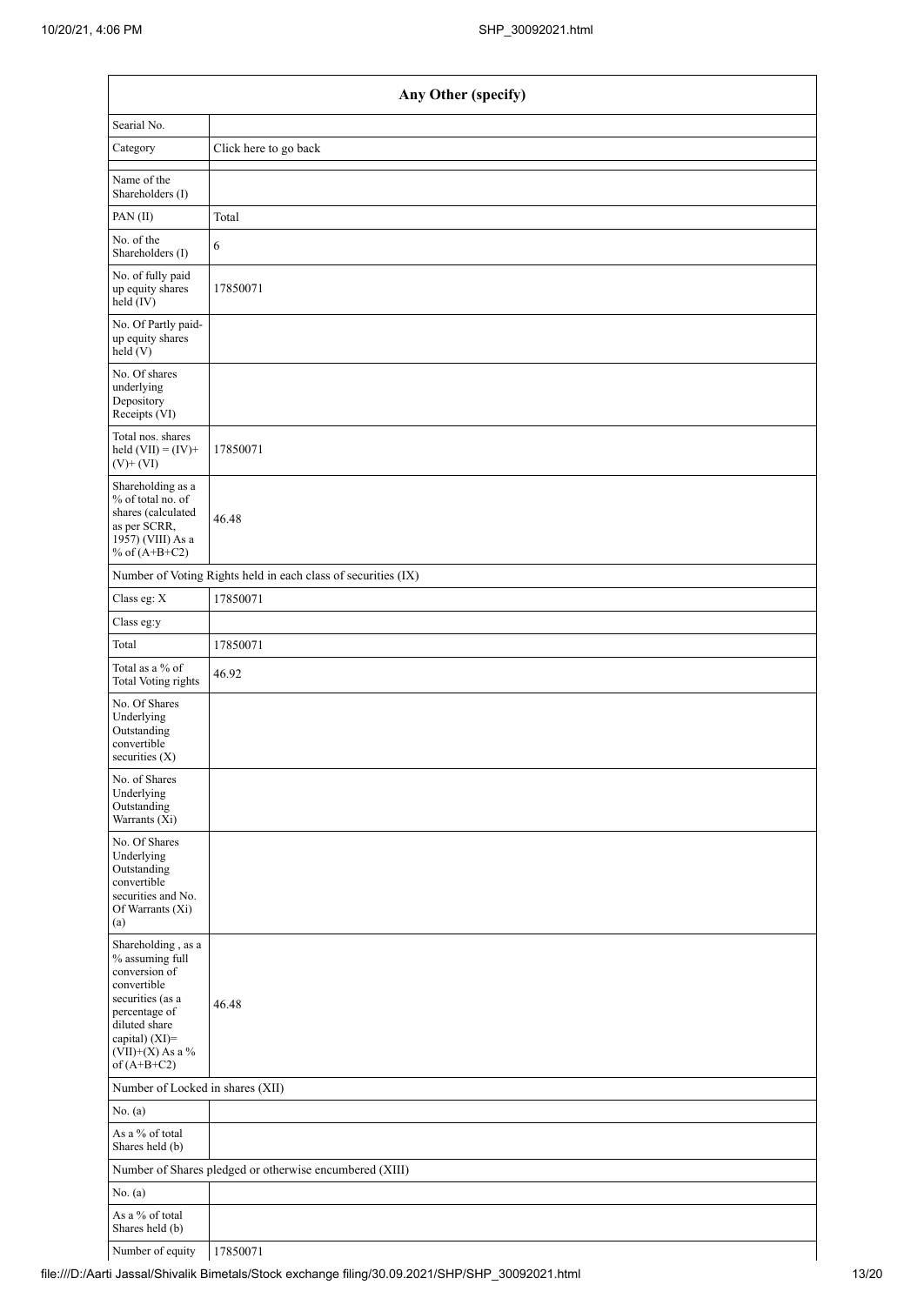| shares held in<br>dematerialized<br>form $(XIV)$ |  |
|--------------------------------------------------|--|
| Reason for not providing PAN                     |  |
| Reason for not<br>providing PAN                  |  |
| Shareholder type                                 |  |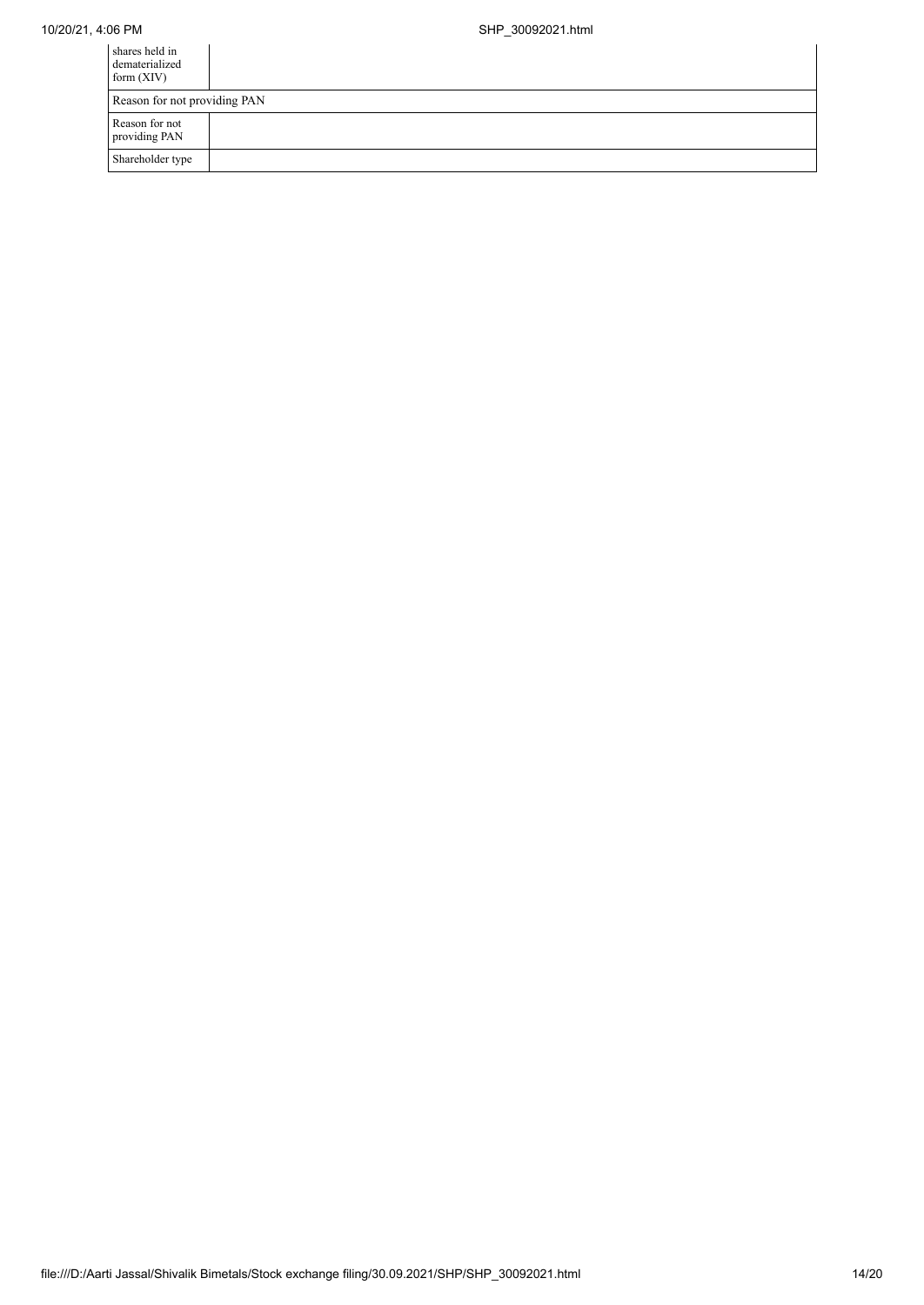| Individuals - ii. Individual shareholders holding nominal share capital in excess of Rs. 2 lakhs.                                                                                    |                                                               |                                                    |                                                           |                                 |                                                |                             |  |
|--------------------------------------------------------------------------------------------------------------------------------------------------------------------------------------|---------------------------------------------------------------|----------------------------------------------------|-----------------------------------------------------------|---------------------------------|------------------------------------------------|-----------------------------|--|
| Searial No.                                                                                                                                                                          | $\mathbf{1}$                                                  | $\overline{c}$                                     | $\mathfrak{Z}$                                            | $\overline{4}$                  | $\sqrt{5}$                                     |                             |  |
| Name of the<br>Shareholders (I)                                                                                                                                                      | <b>MAHENDRA</b><br><b>CHANDULAL</b><br><b>DHARU</b>           | <b>BHAVNA</b><br><b>GOVINDBHAI</b><br><b>DESAI</b> | <b>PREMILABEN</b><br><b>MAHENDRAKUMAR</b><br><b>DHARU</b> | <b>LINCOLN</b><br><b>COELHO</b> | <b>DHEERAJ</b><br><b>KUMAR</b><br><b>LOHIA</b> | Click<br>here to<br>go back |  |
| PAN (II)                                                                                                                                                                             | AALHS4943P                                                    | ABKPD4860C                                         | ACKPD5757H                                                | AEGPC1227D                      | AHCPK2417L                                     | Total                       |  |
| No. of fully paid<br>up equity shares<br>held (IV)                                                                                                                                   | 556727                                                        | 449451                                             | 497037                                                    | 400000                          | 390975                                         | 2294190                     |  |
| No. Of Partly paid-<br>up equity shares<br>held(V)                                                                                                                                   |                                                               |                                                    |                                                           |                                 |                                                |                             |  |
| No. Of shares<br>underlying<br>Depository<br>Receipts (VI)                                                                                                                           |                                                               |                                                    |                                                           |                                 |                                                |                             |  |
| Total nos. shares<br>held $(VII) = (IV) +$<br>$(V)$ + $(VI)$                                                                                                                         | 556727                                                        | 449451                                             | 497037                                                    | 400000                          | 390975                                         | 2294190                     |  |
| Shareholding as a<br>% of total no. of<br>shares (calculated<br>as per SCRR,<br>1957) (VIII) As a<br>% of $(A+B+C2)$                                                                 | 1.45                                                          | 1.17                                               | 1.29                                                      | 1.04                            | 1.02                                           | 5.97                        |  |
|                                                                                                                                                                                      | Number of Voting Rights held in each class of securities (IX) |                                                    |                                                           |                                 |                                                |                             |  |
| Class eg: X                                                                                                                                                                          | 556727                                                        | 449451                                             | 497037                                                    | 400000                          | 390975                                         | 2294190                     |  |
| Class eg:y                                                                                                                                                                           |                                                               |                                                    |                                                           |                                 |                                                |                             |  |
| Total                                                                                                                                                                                | 556727                                                        | 449451                                             | 497037                                                    | 400000                          | 390975                                         | 2294190                     |  |
| Total as a % of<br>Total Voting rights                                                                                                                                               | 1.46                                                          | 1.18                                               | 1.31                                                      | 1.05                            | 1.03                                           | 6.03                        |  |
| No. Of Shares<br>Underlying<br>Outstanding<br>convertible<br>securities $(X)$                                                                                                        |                                                               |                                                    |                                                           |                                 |                                                |                             |  |
| No. of Shares<br>Underlying<br>Outstanding<br>Warrants (X1)                                                                                                                          |                                                               |                                                    |                                                           |                                 |                                                |                             |  |
| No. Of Shares<br>Underlying<br>Outstanding<br>convertible<br>securities and No.<br>Of Warrants (Xi)<br>(a)                                                                           |                                                               |                                                    |                                                           |                                 |                                                |                             |  |
| Shareholding, as a<br>% assuming full<br>conversion of<br>convertible<br>securities (as a<br>percentage of<br>diluted share<br>capital) (XI)=<br>$(VII)+(X)$ As a %<br>of $(A+B+C2)$ | 1.45                                                          | 1.17                                               | 1.29                                                      | 1.04                            | 1.02                                           | 5.97                        |  |
| Number of Locked in shares (XII)                                                                                                                                                     |                                                               |                                                    |                                                           |                                 |                                                |                             |  |
| No. (a)                                                                                                                                                                              |                                                               |                                                    |                                                           |                                 |                                                |                             |  |
| As a % of total<br>Shares held (b)                                                                                                                                                   |                                                               |                                                    |                                                           |                                 |                                                |                             |  |
| Number of equity<br>shares held in<br>dematerialized<br>form (XIV)                                                                                                                   | 556727                                                        | 449451                                             | 497037                                                    | 400000                          | 390975                                         | 2294190                     |  |
| Reason for not providing PAN                                                                                                                                                         |                                                               |                                                    |                                                           |                                 |                                                |                             |  |
| Reason for not<br>providing PAN                                                                                                                                                      |                                                               |                                                    |                                                           |                                 |                                                |                             |  |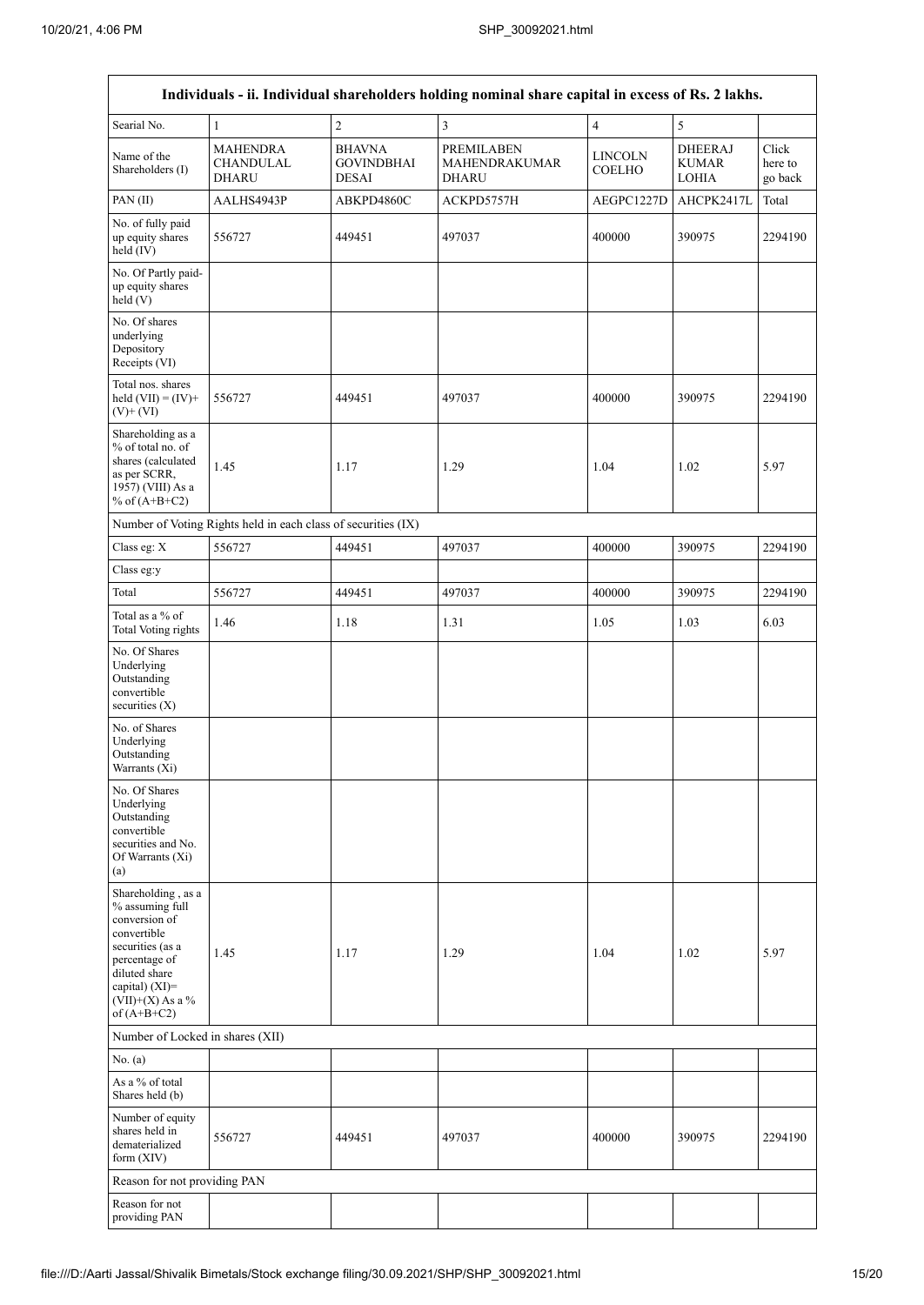| Any Other (specify)                                                                                                                                                                  |                                  |                              |                              |                                           |                     |          |                                               |
|--------------------------------------------------------------------------------------------------------------------------------------------------------------------------------------|----------------------------------|------------------------------|------------------------------|-------------------------------------------|---------------------|----------|-----------------------------------------------|
| Searial No.                                                                                                                                                                          | $\mathbf{1}$                     | $\sqrt{2}$                   | 3                            | $\overline{4}$                            | 5                   | 6        | $\sqrt{ }$                                    |
| Category                                                                                                                                                                             | <b>Bodies</b><br>Corporate       | Non-Resident<br>Indian (NRI) | Non-Resident<br>Indian (NRI) | Others                                    | Clearing<br>Members | Trusts   | Unclaimed or<br>Suspense or Escrow<br>Account |
| Category / More<br>than 1 percentage                                                                                                                                                 | Category                         | Category                     | Category                     | More than 1 percentage<br>of shareholding | Category            | Category | Category                                      |
| Name of the<br>Shareholders (I)                                                                                                                                                      |                                  |                              |                              | <b>SANDEEP KAPADIA</b>                    |                     |          |                                               |
| PAN (II)                                                                                                                                                                             |                                  |                              |                              | ARDPK5995N                                |                     |          |                                               |
| No. of the<br>Shareholders (I)                                                                                                                                                       | 74                               | 68                           | 126                          | $\mathbf{1}$                              | 53                  | 1        | 1                                             |
| No. of fully paid<br>up equity shares<br>held (IV)                                                                                                                                   | 742782                           | 69463                        | 853816                       | 444444                                    | 70966               | 2000     | 124000                                        |
| No. Of Partly paid-<br>up equity shares<br>held (V)                                                                                                                                  |                                  |                              |                              |                                           |                     |          |                                               |
| No. Of shares<br>underlying<br>Depository<br>Receipts (VI)                                                                                                                           |                                  |                              |                              |                                           |                     |          |                                               |
| Total nos. shares<br>held $(VII) = (IV) +$<br>$(V)$ + $(VI)$                                                                                                                         | 742782                           | 69463                        | 853816                       | 444444                                    | 70966               | 2000     | 124000                                        |
| Shareholding as a<br>% of total no. of<br>shares (calculated<br>as per SCRR,<br>1957) (VIII) As a<br>% of $(A+B+C2)$                                                                 | 1.93                             | 0.18                         | 2.22                         | 1.16                                      | 0.18                | 0.01     | 0.32                                          |
| Number of Voting Rights held in each class of securities (IX)                                                                                                                        |                                  |                              |                              |                                           |                     |          |                                               |
| Class eg: X                                                                                                                                                                          | 742782                           | 69463                        | 853816                       | 444444                                    | 70966               | 2000     | $\boldsymbol{0}$                              |
| Class eg:y                                                                                                                                                                           |                                  |                              |                              |                                           |                     |          |                                               |
| Total                                                                                                                                                                                | 742782                           | 69463                        | 853816                       | 444444                                    | 70966               | 2000     | $\boldsymbol{0}$                              |
| Total as a % of<br>Total Voting rights                                                                                                                                               | 1.95                             | 0.18                         | 2.24                         | 1.17                                      | 0.19                | 0.01     | $\mathbf{0}$                                  |
| No. Of Shares<br>Underlying<br>Outstanding<br>convertible<br>securities $(X)$                                                                                                        |                                  |                              |                              |                                           |                     |          |                                               |
| No. of Shares<br>Underlying<br>Outstanding<br>Warrants (Xi)                                                                                                                          |                                  |                              |                              |                                           |                     |          |                                               |
| No. Of Shares<br>Underlying<br>Outstanding<br>convertible<br>securities and No.<br>Of Warrants (Xi)<br>(a)                                                                           |                                  |                              |                              |                                           |                     |          |                                               |
| Shareholding, as a<br>% assuming full<br>conversion of<br>convertible<br>securities (as a<br>percentage of<br>diluted share<br>capital) (XI)=<br>$(VII)+(X)$ As a %<br>of $(A+B+C2)$ | 1.93                             | 0.18                         | 2.22                         | 1.16                                      | 0.18                | 0.01     | 0.32                                          |
|                                                                                                                                                                                      | Number of Locked in shares (XII) |                              |                              |                                           |                     |          |                                               |
| No. (a)                                                                                                                                                                              |                                  |                              |                              |                                           |                     |          |                                               |
| As a % of total<br>Shares held (b)                                                                                                                                                   |                                  |                              |                              |                                           |                     |          |                                               |
| Number of equity<br>shares held in                                                                                                                                                   | 739782                           | 69463                        | 853816                       | 444444                                    | 70966               | 2000     | 124000                                        |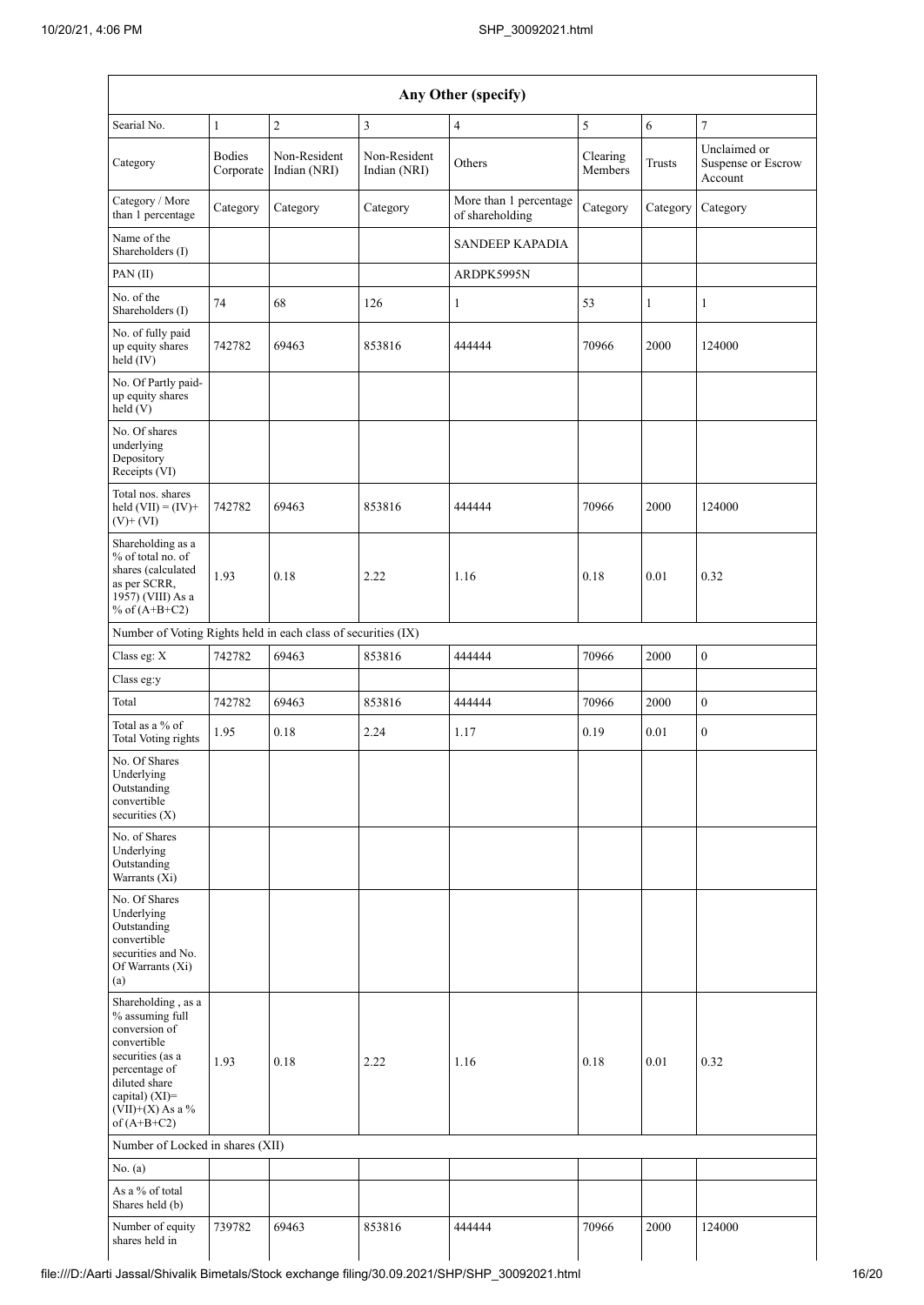## 10/20/21, 4:06 PM SHP\_30092021.html

| dematerialized<br>form $(XIV)$  |  |  |  |  |
|---------------------------------|--|--|--|--|
| Reason for not providing PAN    |  |  |  |  |
| Reason for not<br>providing PAN |  |  |  |  |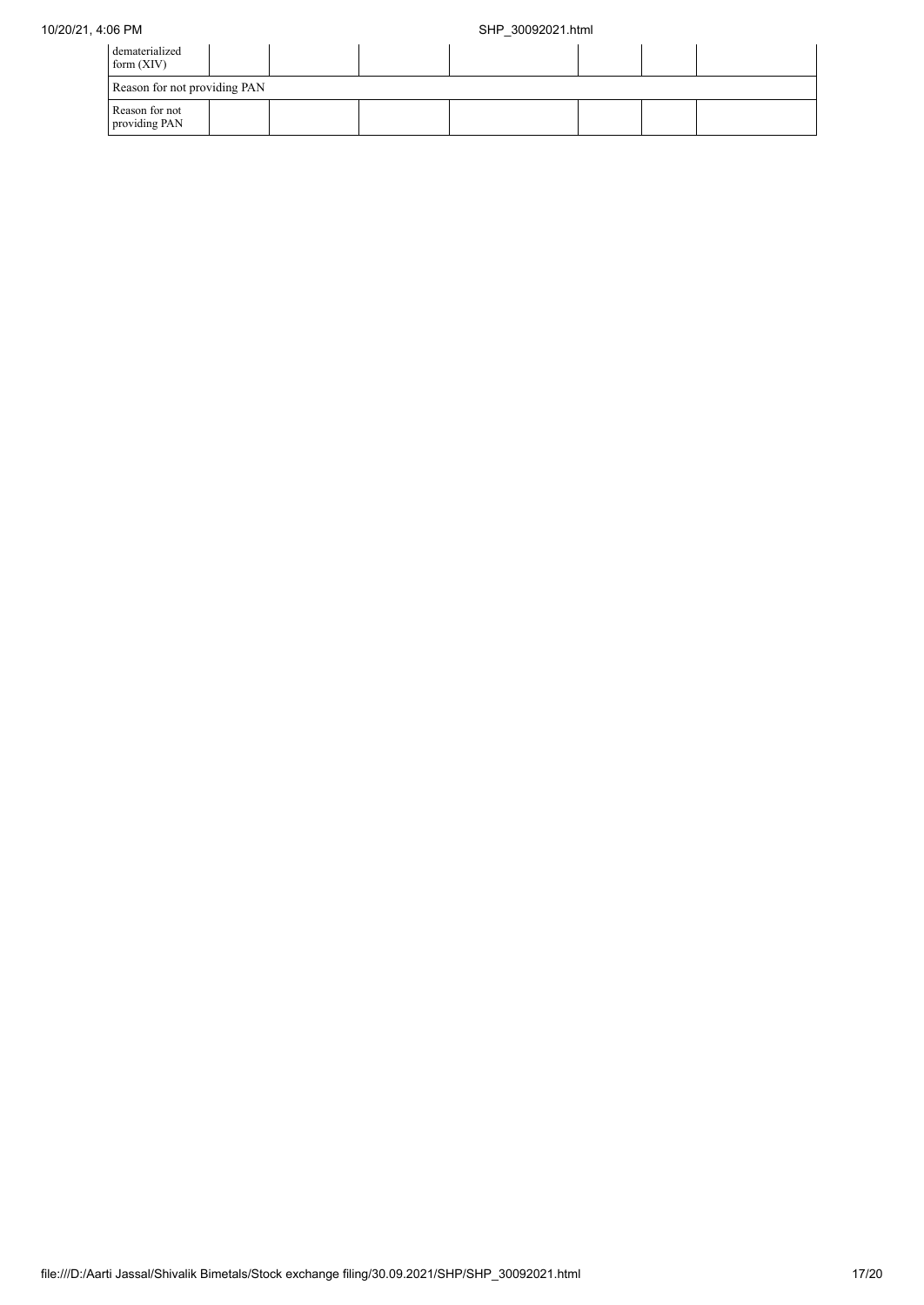| Any Other (specify)                                                                                                                                                                  |                                                               |                       |  |  |  |
|--------------------------------------------------------------------------------------------------------------------------------------------------------------------------------------|---------------------------------------------------------------|-----------------------|--|--|--|
| Searial No.                                                                                                                                                                          | $\,$ 8 $\,$                                                   |                       |  |  |  |
| Category                                                                                                                                                                             | <b>IEPF</b>                                                   |                       |  |  |  |
| Category / More<br>than 1 percentage                                                                                                                                                 | Category                                                      |                       |  |  |  |
| Name of the<br>Shareholders (I)                                                                                                                                                      |                                                               | Click here to go back |  |  |  |
| PAN (II)                                                                                                                                                                             |                                                               | Total                 |  |  |  |
| No. of the<br>Shareholders (I)                                                                                                                                                       | $\mathbf{1}$                                                  | 324                   |  |  |  |
| No. of fully paid<br>up equity shares<br>held (IV)                                                                                                                                   | 236976                                                        | 2100003               |  |  |  |
| No. Of Partly paid-<br>up equity shares<br>held(V)                                                                                                                                   |                                                               |                       |  |  |  |
| No. Of shares<br>underlying<br>Depository<br>Receipts (VI)                                                                                                                           |                                                               |                       |  |  |  |
| Total nos. shares<br>held $(VII) = (IV) +$<br>$(V)$ + $(VI)$                                                                                                                         | 236976                                                        | 2100003               |  |  |  |
| Shareholding as a<br>% of total no. of<br>shares (calculated<br>as per SCRR,<br>1957) (VIII) As a<br>% of $(A+B+C2)$                                                                 | 0.62                                                          | 5.46                  |  |  |  |
|                                                                                                                                                                                      | Number of Voting Rights held in each class of securities (IX) |                       |  |  |  |
| Class eg: X                                                                                                                                                                          | $\boldsymbol{0}$                                              | 1739027               |  |  |  |
| Class eg:y                                                                                                                                                                           |                                                               |                       |  |  |  |
| Total                                                                                                                                                                                | $\boldsymbol{0}$                                              | 1739027               |  |  |  |
| Total as a % of<br><b>Total Voting rights</b>                                                                                                                                        | $\mathbf{0}$                                                  | 4.57                  |  |  |  |
| No. Of Shares<br>Underlying<br>Outstanding<br>convertible<br>securities $(X)$                                                                                                        |                                                               |                       |  |  |  |
| No. of Shares<br>Underlying<br>Outstanding<br>Warrants (Xi)                                                                                                                          |                                                               |                       |  |  |  |
| No. Of Shares<br>Underlying<br>Outstanding<br>convertible<br>securities and No.<br>Of Warrants (Xi)<br>(a)                                                                           |                                                               |                       |  |  |  |
| Shareholding, as a<br>% assuming full<br>conversion of<br>convertible<br>securities (as a<br>percentage of<br>diluted share<br>capital) (XI)=<br>$(VII)+(X)$ As a %<br>of $(A+B+C2)$ | 0.62                                                          | 5.46                  |  |  |  |
| Number of Locked in shares (XII)                                                                                                                                                     |                                                               |                       |  |  |  |
| No. (a)                                                                                                                                                                              |                                                               |                       |  |  |  |
| As a % of total<br>Shares held (b)                                                                                                                                                   |                                                               |                       |  |  |  |
| Number of equity<br>shares held in<br>dematerialized<br>form (XIV)                                                                                                                   | 236976                                                        | 2097003               |  |  |  |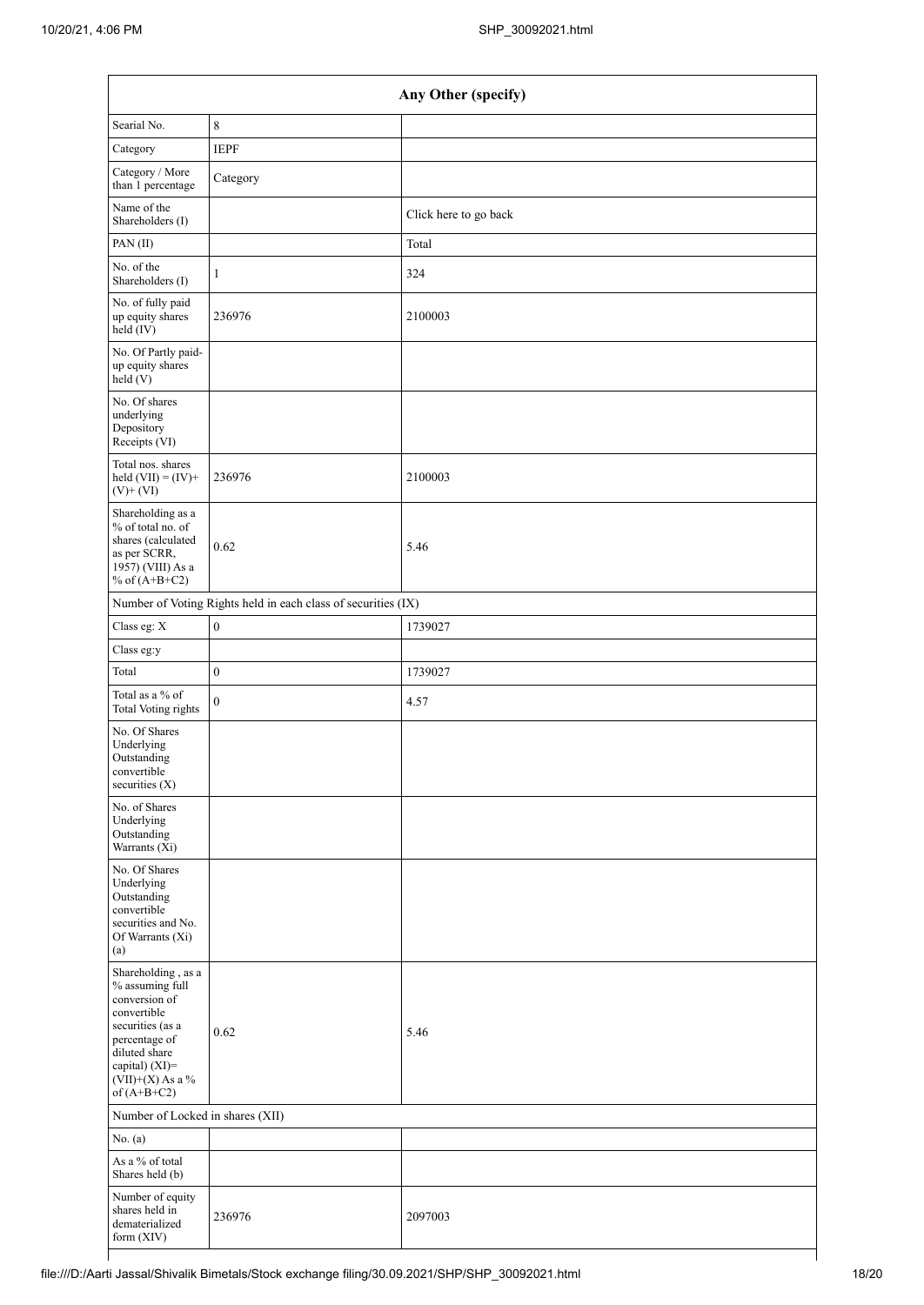Reason for not providing PAN

providing PAN

| Reason for not |  |  |  |  |  |
|----------------|--|--|--|--|--|